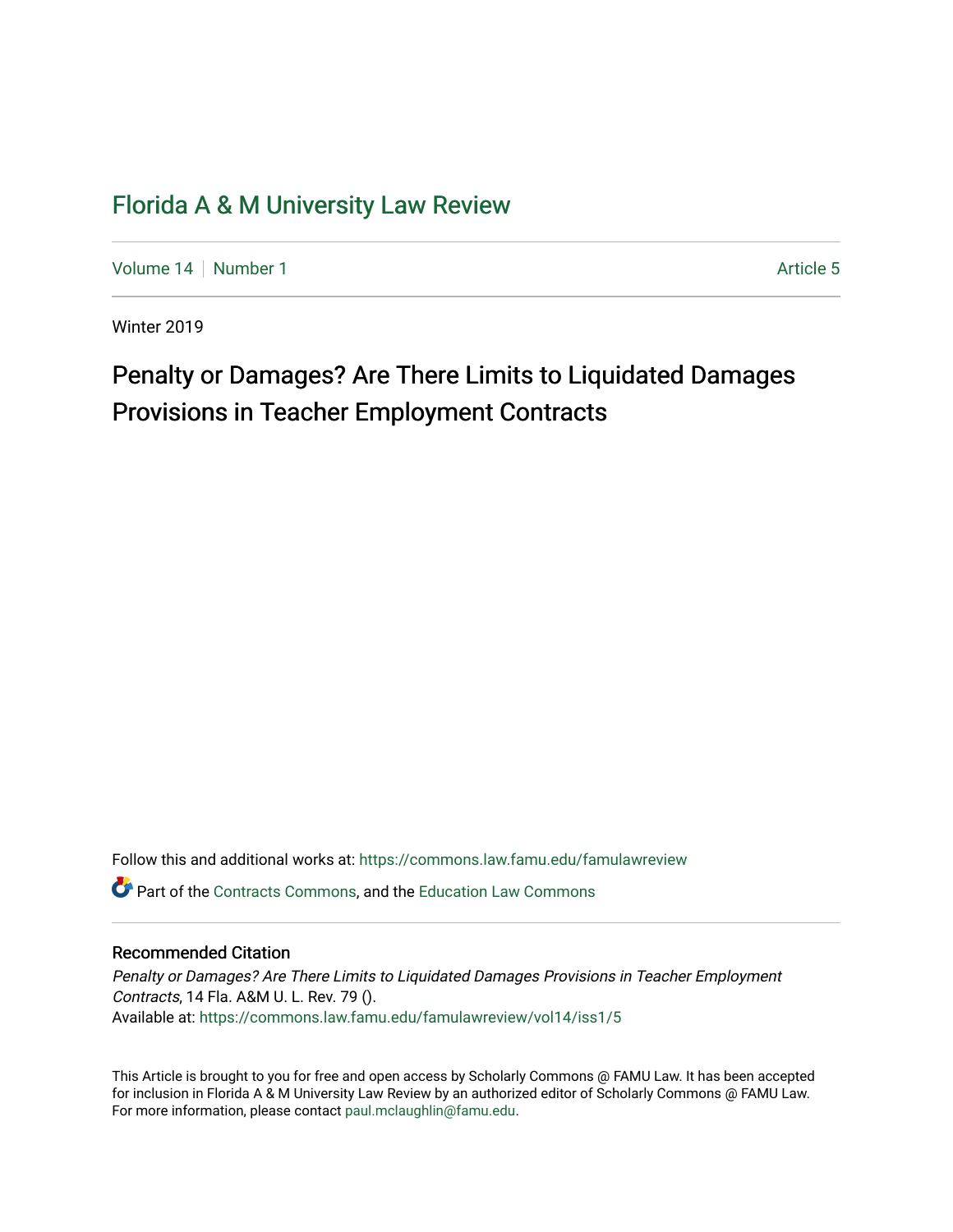# PENALTY OR DAMAGES? ARE THERE LIMITS TO LIQUIDATED DAMAGES PROVISIONS IN TEACHER EMPLOYMENT CONTRACTS

*Ann Blankenship-Knox\**

|                                                          | 79  | R           |
|----------------------------------------------------------|-----|-------------|
| I. THE LAW OF LIQUIDATED DAMAGES AND THEIR VALIDITY      | 81  | R           |
| П.                                                       | 83  | R           |
|                                                          | 87  | $\mathbf R$ |
|                                                          | 88  | $\mathbf R$ |
| 2. Reasonable Estimation of Loss                         | 88  | $\mathbf R$ |
|                                                          | 91  | $\mathbf R$ |
|                                                          | 93  | $\mathbf R$ |
| D. Conclusion About the Georgia Case                     | 94  | $\mathbf R$ |
| III. OVERVIEW OF STATES LIQUIDATED DAMAGES PROVISIONS IN |     |             |
|                                                          | 95  | $\mathbf R$ |
| A. Calculation of Liquidated Damages                     | 95  | $\mathbf R$ |
|                                                          | 97  | R           |
| IV. IMPLICATIONS FOR PRACTICE                            | 98  | $\mathbf R$ |
| A. Teacher Recruitment and Retention                     | 99  | $\mathbf R$ |
|                                                          | 100 | $\mathbf R$ |
|                                                          | 102 | R           |

#### **INTRODUCTION**

As the school year comes to a close, school districts must immediately begin assessing their faculty and staff needs for the following year. Teachers looking for new jobs generally prefer not to let go of one position until they have secured a new one. From mid-May to mid-June, a shift occurs where teachers leave jobs in one district to accept jobs in another. This shift requires delicate maneuvering because a teacher generally cannot be under contract in two districts at once.

It is in this context that the superintendent of Georgia's DeKalb County School District (DCSD) incorporated a \$750 liquidated damages provision into its 2014-2015 teacher contract, arguing that the

Ann Blankenship Knox is an associate professor at the University of Redlands. Prof. Blankenship Knox earned a J.D. at the University of Tennessee and a Ph.D. in Educational Administration and Policy at the University of Georgia. She practiced as a civil litigator and served in the United States Peace Corps.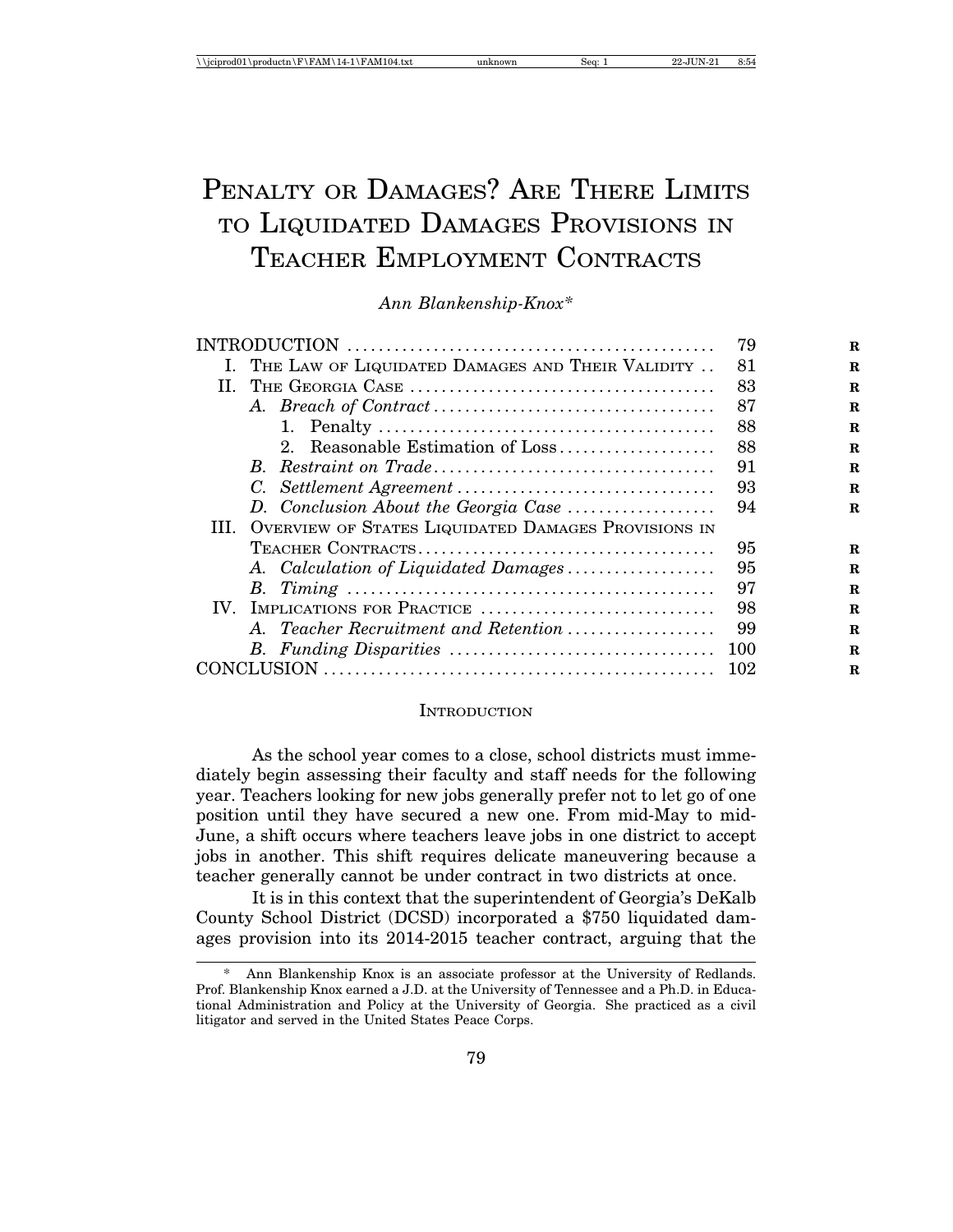number of teachers moving to other districts was leaving DCSD unprepared to serve its students in the fall.1 By requiring teachers to accept a new contract nearly two months before the end of the school year, and then threatening teachers with penalties if they requested a release to accept a new school district's offer after May 5th, DCSD put teachers in a difficult position.2 Teachers wanting to move to another district could not refuse to sign DCSD's contract by the April 4th deadline without putting their livelihood in jeopardy (i.e. having no job, losing tenure, and losing the ability to collect unemployment due to the fact that they resigned from their job).

However, liquidated damages provisions are not unique to DeKalb County. Surrounding counties in Georgia have similar provisions in their contracts, as do many districts across the country.3 Generally, damages resulting from a breach of contract are determined at the time or following a breach.4 Liquidated damages provisions are the "exception to [this] general rule of contract law" as they seek to determine the expected costs of a breach in advance.<sup>5</sup> These provisions are typically deemed valid when they represent a fair and reasonable attempt to fix appropriate compensation for anticipated damages, particularly in cases where actual damages are difficult to calculate.6

With regard to teaching contracts, liquidated damages provisions ranging from a few hundred dollars to several thousand dollars have gone unchallenged and, in some cases, have been upheld by state and federal courts.7 Liquidated damages provisions can also help districts recoup damages suffered when a teacher resigns right before a new school year begins or in the middle of the summer. However, in DeKalb County, DCSD enforced the liquidated damages provision

<sup>1.</sup> DeKalb Cty. Sch. Dist. Bd. of Educ. Work Session 4-5 (Ga. 2014) [hereinafter *Dekalb Cty. Sch. Dist. Work Session*] (statement of Dr. Tekshia M. Ward-Smith, Chief Human Resources Officer for DCSD) (on file with Florida A&M University Law Review). For a video of the full work session, see Dekalb County School District, *Board of Education Work Session – April 1, 2014*, DEKALB SCHS. BROAD. NETWORK (Apr. 1, 2014), http://ec4.cc/ ed49b857.

<sup>2.</sup> *See* Third Amended Complaint at 4, Bettis et al. v. DeKalb Cty. Sch. Dist., No. 14A528776 (Ga. DeKalb Cty. Ct. Sept. 8, 2014).

<sup>3.</sup> *See generally infra* Part IV for further discussion.

<sup>4.</sup> Ralph D. Mawdsley, *Liquidated Damages Clauses in Educational Contracts*, 186 ED. L. REP. 587 (2004).

<sup>5.</sup> DJ Mfg. Corp. v. United States, 86 F.3d 1130, 1133 (Fed. Cir. 1996); *see also* Mawdsley, *supra* note 4, at 587-92 (An advantage of liquidated damages provisions for nonbreaching parties is that they may not bear the burden of proving damages) (Furthermore, both parties understand the cost of breaching the contract before such a breach occurs).

<sup>6.</sup> *DJ Mfg. Corp.*, 86 F.3d at 1133.

<sup>7.</sup> *Id.*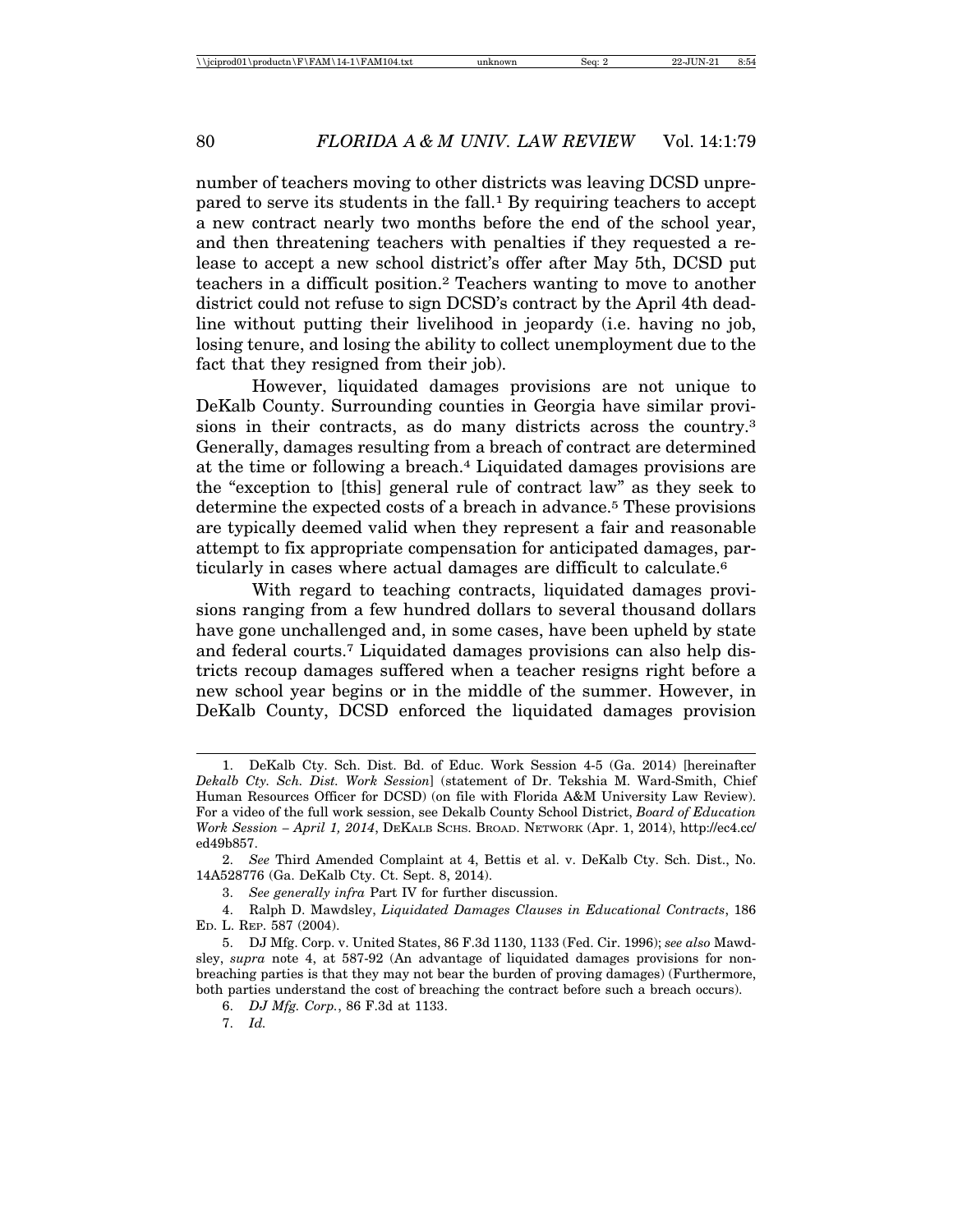against teachers who resigned before the end of the school year making any damage to the district minimal at best; thus, DCSD essentially strong-armed teachers into renewing their contracts in early-April.<sup>8</sup>

This Article examines the validity of liquated damages provisions with regard to teacher contracts and the appropriateness of their use. Part II addresses the law of liquidated damages generally. Part III discusses one Georgia case brought by two teachers against DCSD for enforcement of its liquidated damages provision as an attempt to force the teachers to stay with the District. Part IV summarizes a review of various teacher employment contracts and types of liquidated damages clauses incorporated therein. Part IV concludes with a discussion of various issues that school districts ought to take into consideration to enhance teacher retention and maintain high quality education of its students when including liquidated damages provisions in teacher contracts.

#### I. THE LAW OF LIQUIDATED DAMAGES AND THEIR VALIDITY

Liquidated damages are a commonly used contract tool in service, manufacturing, and purchase contracts; they also appear in teaching contracts across the country. Generally, courts will find liquidated damages provisions permissible when they represent a fair and reasonable attempt to fix compensation for anticipated damages because such provisions tend to save the parties the time and money of litigating the issue of damages in the event of a breach.9 As stated by the United States Supreme Court, such provisions are enforceable as long as "the amount stipulated for is not so extravagant, or disproportionate to the amount of property loss, as to show that compensation was not the object aimed at or as to imply fraud, mistake, circumvention or oppression."10 Therefore, a liquidated damages provision must not be intended as a penalty to induce performance.<sup>11</sup> Liquidated damages are particularly useful when actual damages are uncertain or

<sup>8.</sup> *See* Third Amended Complaint, *supra* note 2, at 4 (DCSD repeatedly referred to the liquidated damages provision as a "penalty" and threatened to report offending teachers to the Professional Services Commission for failure to adhere to the terms of their contracts).

<sup>9.</sup> *DJ Mfg. Corp.*, 86 F.3d at 1133.

<sup>10.</sup> Wise v. United States, 249 U.S. 361, 365 (1919); s*ee also* United States v. Bethlehem Steel Co., 205 U.S. 105, 121 (1907).

<sup>11.</sup> *See* Kothe v. R.C. Taylor Trust, 280 U.S. 224, 226 (1930) ("Such contracts for liquidated damages, when reasonable in their character, are not to be regarded as penalties and may be enforced between the parties."); *see also* Priebe & Sons v. United States, 332 U.S. 407, 413 (1947) (noting that the liquidated damages provision was unenforceable because it was included "not to make a fair estimate of damages to be suffered by to serve only as an added spur to performance").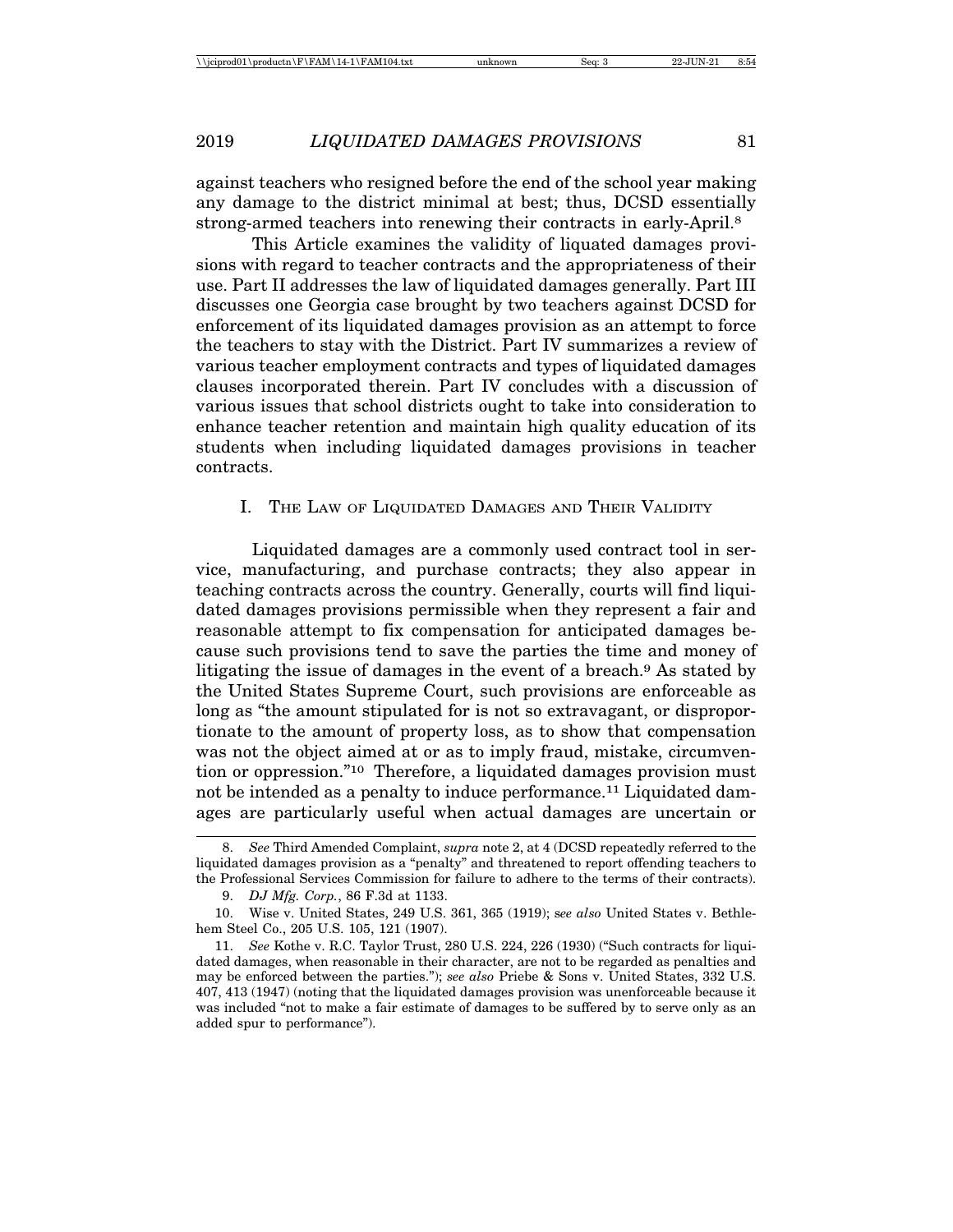difficult to estimate or measure and the fact that actual damages are shown to more or less than the contractually agreed upon amount does not render a liquidated damages provision void.12

Few challenges to liquidated damages provisions to teachers' contracts make it to state appellate or supreme courts.13 With a single exception, courts have upheld liquidated damages provisions in teacher contracts. For example, in *Bowbells Public School District No. 14 v. Walker,*14 the Supreme Court of North Dakota upheld a liquidated damages provision, noting:

We are not unmindful of the fact that this is a public contract and that it is the public as a whole that suffers when such a contract is breached. In this respect, this case is not unlike those cases in which a governmental body liquidated the amount of damages it may recover for a delay in the performance of a public construction contract. Although the damages suffered by the governmental body itself may be readily ascertainable, the damages sustained by the public are not readily ascertainable, and, on such basis, liquidated damages provisions are generally upheld[.]<sup>15</sup>

This sentiment is reflected in subsequent cases in North Dakota and beyond.16 In these cases, the actual amount of the liquidated damages

[W]e cannot ignore the interruption to the school system and the resultant debilitating effect such interruption has upon the learning process of students in the school system. The possibility that the replacement teacher who was obtained may be less experienced or less qualified and, thus, a less effective instructor must also be considered in the assessment of damages. It would not be possible at the time of contracting to foresee all these elements of damage that may occur. Even if known, it would be extremely difficulty to evaluate these damages on a monetary basis. These

<sup>12.</sup> Priebe & Sons v. United States, 332 U.S. 407, 411-12 (1947) ("They serve a particularly useful function when damages are uncertain in nature or amount or are unmeasurable . . . [a]nd the fact that the damages suffered are shown to less than the damages contracted for is not fatal. These provisions are to be judged as of the time of making the contract.").

<sup>13.</sup> This review does not include trial court rulings because it is not controlling authority in subsequent cases. Furthermore, the author only reviewed state appellate and supreme court cases that were published in the Westlaw database.

<sup>14. 231</sup> N.W.2d 173 (1975).

<sup>15.</sup> *Id*. at 176.

<sup>16.</sup> *See, e.g.*, Bd. of Educ. of Talbot Cty., Md. v. Heister, 896 A.2d 342 (Md. 2006) (holding that liquidated damages provision included in teacher contract providing for forfeiture of accrued but unpaid salary if teacher submitted an untimely resignation was enforceable as the provision reasonable compensated the school system for damages anticipated by an untimely resignation); Arrowhead Sch. Dist. No. 75, Park County, Montana v. Klyap, 79 P.3d 250 (Mont. 2003) (holding liquidated damages clause requiring teacher to forfeit 20% of his or her salary enforceable and not unduly oppressive and within the school districts reasonable expectations); City of Fargo v. Case Dev. Co., 401 N.W.2d 529 (N.D. 1987); Arduini v. Bd. of Educ. of Pontiac Twp. High. Sch., Dist. 90, Livingston Cty., 441 N.E.2d 73 (Ill. 1982); Bottineau Pub. Sch. Dist. No. 1 v. Zimmer, 231 N.W.2d 178 (N.D. 1975). Unified Sch. Dist. No. 315, Thomas Cty., Kan. v. DeWerff, 626 P.2d 1206-10 (Kan. Ct. App. 1981) (quoting Bowbells, 231 N.W.2d at 176), stating: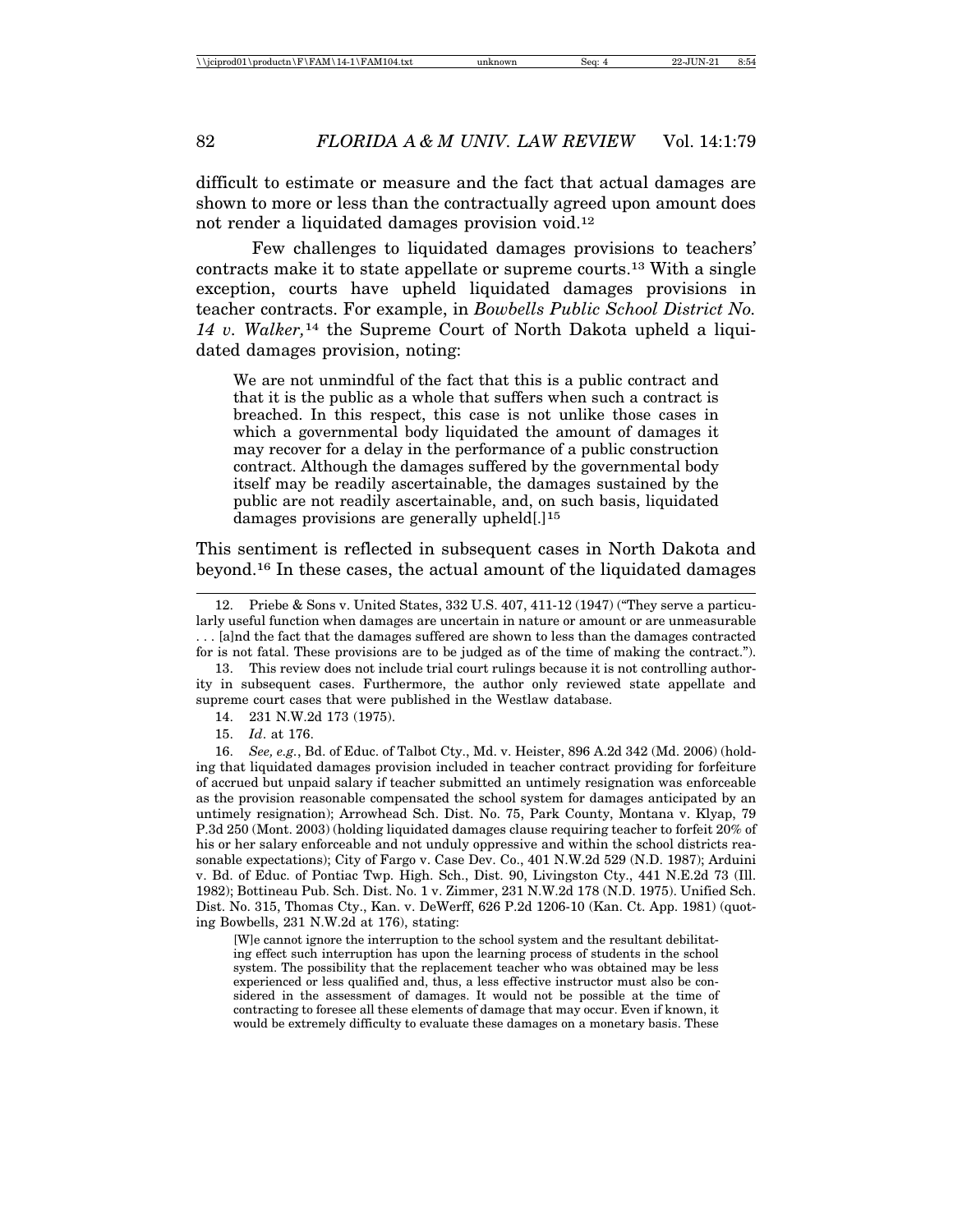sought varied, yet each case involved a strikingly similar set of facts: a teacher resigning from his or her position just before the new school year began, leaving very little time for the school district to find a replacement.

In one unique case involving a recruiting contract and a teacher from a foreign country, a state court ruled the liquidated damages provision to be unreasonable and unenforceable. The liquidated damages provision at issue, in *Foreign Academic and Cultural Exchange Services, Incorporated v. Tripton,*17 provided that, "in the event of a breach, [the recruiting company] would be entitled to an award including, but not limited to, monetary damages in an amount not less than \$36,000."<sup>18</sup> The plaintiff, a Romanian teacher, was recruited to teach in South Carolina as part of the Mutual Educational Cultural Exchange Program.19 When she failed to return to Romania in the two years after the contract expired, the recruiting company brought suit for breach of the recruiting contract and sought damages of \$36,000, pursuant to the liquidated damages provision.20 The court ruled that the provision was a penalty and was "unenforceable because \$36,000 [was] plainly disproportionate to any probable damage resulting from respondent's failure to return home."21 This case is certainly an outlier. The facts are unusual and the damages sought were much greater than other liquidated damages cases. As a result, this case provides guidance only to indicate that there are some limits to when and how liquidated damages provisions may be imposed.

# II. THE GEORGIA CASE

While liquidated damages in teacher contracts are generally upheld, there may be limits to when and how they can be used. As evidenced in the cases above, courts do consider issues of fairness and what is in the public's best interest in evaluating liquidated damages provisions in teacher contracts. If the use of a liquidated damages pro-

20. *Id.* at 333 (FACES instituted an action against the teacher is that the prior contract included a covenant not to compete and she revised the contract for her to teach another year. However, after marrying she accepted a job with another school district).

21. *Id*. at 334.

losses to the public are no less the proper subject of a liquidated-damage provision than are the losses sustained by the public in the delay-of-performance situations. In either case, the damage to the public is real, although most difficult to evaluate. Such damages are not legally compensable but constitute a public injury which the school district was entitled to consider.

<sup>17. 715</sup> S.E.2d 331 (S.C. 2011).

<sup>18.</sup> *Id*. at 333.

<sup>19.</sup> *Id.* at 332.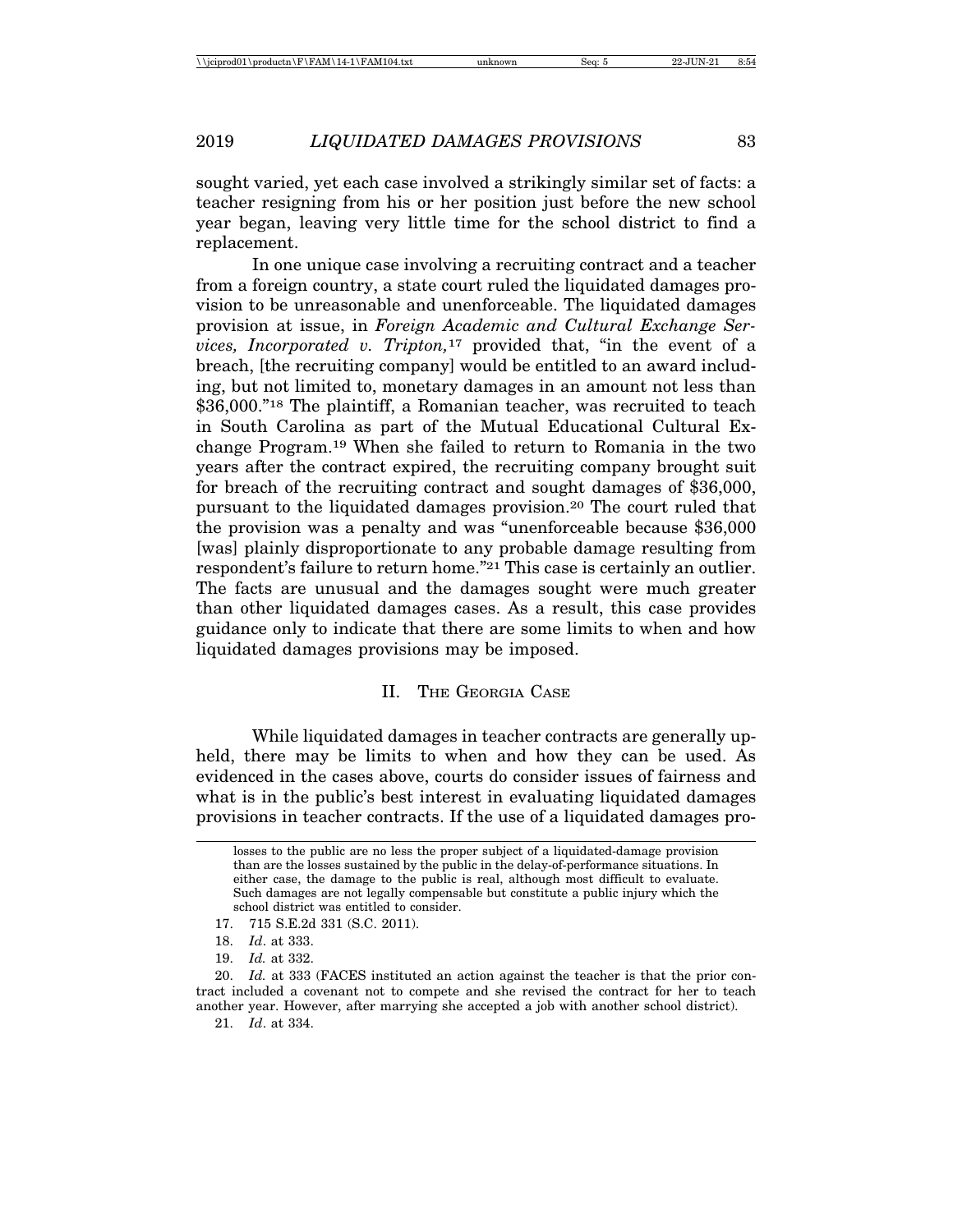vision is deemed in conflict with the public's best interest, a court may step in to correct an injustice. However, the facts would have to be such that implementation of the liquidated damages clause challenged the basic concept of fairness. The facts set out in the case below may meet those standards and provide some guidance as to where the line for implanting liquidated damages is drawn.

Each spring, Georgia's public school districts issue teaching contracts for the following school year. Georgia law requires that school districts notify teachers of the renewal status of their teaching contracts no later than May 15.22 If the teacher elects not to accept the new contract, he or she must notify the local school board in writing no later than June 1.23 If a teacher abandons an executed contract without prior release from his or her employer after June 1, the teacher is considered to be in violation of Georgia law and Standard 8 of the Georgia Code of Ethics for Educators.24

Typically, school districts seeking to hire new teachers do so at the end of the school year, around May or June, after they have had a chance to assess their hiring needs for the following school year. Therefore, during this time, teachers are moving from one school district to another. Then, vacated positions are quickly filled by new teachers entering the system or veteran teachers changing districts.

After a negative experience that occurred at the start of the 2013-14 school year, DCSD sought to control the number of teachers leaving the district. In a hearing in front of the DeKalb County Board of Education, Dr. Tekshia Ward-Smith, Chief Human Resources Officer for DCSD, explained that approximately 500 teachers requested a release from their contracts going into the 2013-14 school year.25 Of

23. GA. CODE ANN. § 20-2-211(b) (2019).

24. The Code of Ethics for Educators, GA. COMP. R. & REGS. 505-6-.01(3)(i) (2019) (furthermore, Georgia law prohibits teachers from being under contract with two school districts at the same time).

25. *Dekalb Cty. Sch. Dist. Work Session, supra* note 1, at 4-5 (statement of Dr. Ward-Smith, Chief Human Resources Officer for DCSD) (Dr. Ward-Smith indicated that the increase in requests may have been the result of changes in the payment structure in the 2013-14 contract. Unlike previous contracts that included the teacher's annual salary, the 2013-14 contracts included the teacher's daily rate of pay. With an increased number of

GA. CODE ANN. § 20-2-211(b) (2019) (the law further requires that "[s]uch contracts . . . shall be complete in all terms and conditions of the contract, including the amount of compensation . . . and shall not contain blanks or leave any terms and conditions of the contract open."); *Id.* (if the district fails to notify the teacher of renewal or non-renewal status on or before May 15th of that year, the teacher's employment is automatically renewed for the following school year. For purposes of this paper, the laws and policies (including codes of ethics) in force at the time of the filing of the Complaint (2014) have been used to ensure consistency between the Complaint and the analysis; The language of this legislative provision remains consistent in Georgia law as of January 2020.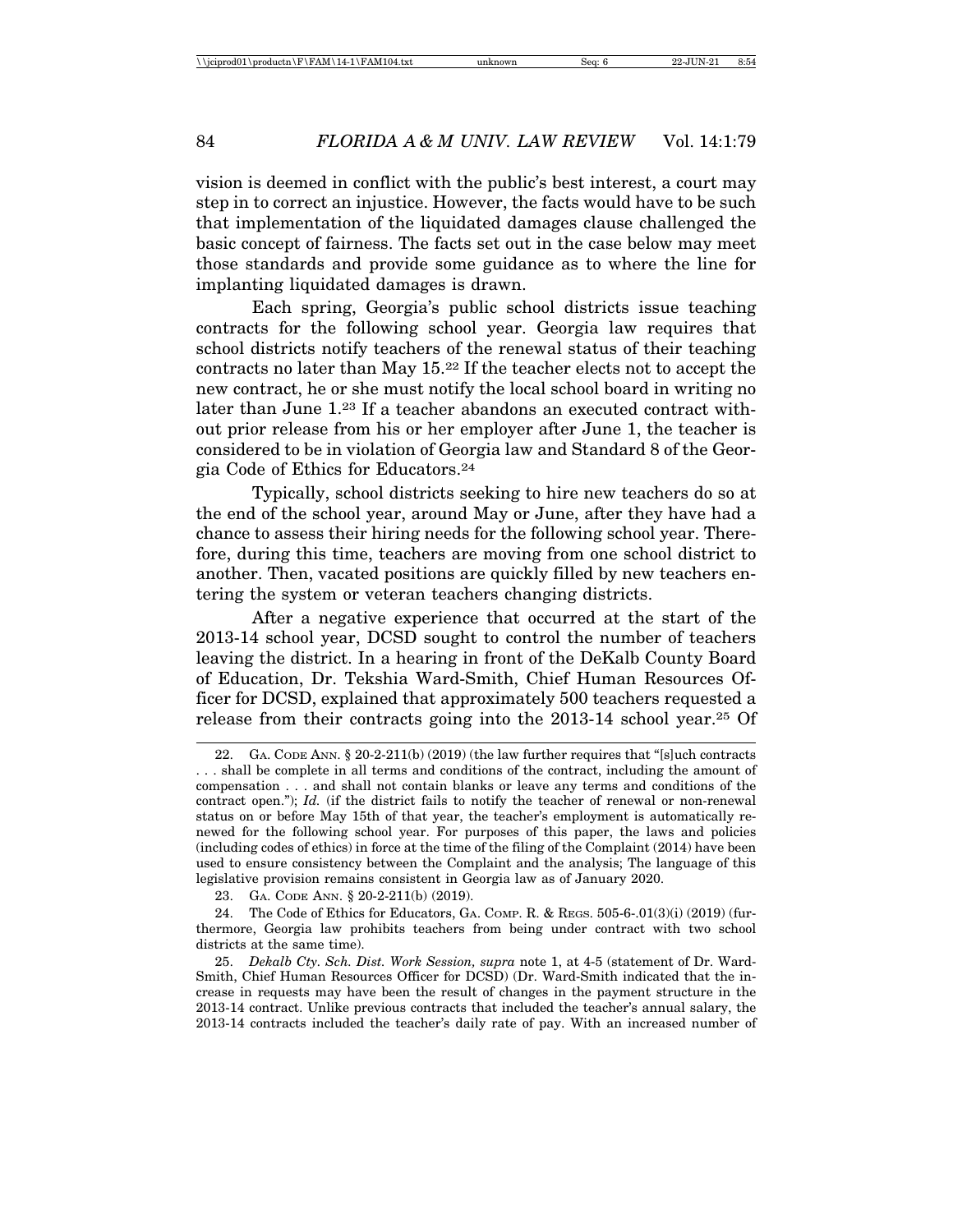those 500 teachers, 400 were released from their contracts.26 The remaining 100 were not released but instead expected to adhere to the terms of their contracts.27 According to Dr. Ward-Smith, approximately fifty teachers failed to show up on the first day of the 2013-14 school year.28 Consequently, Superintendent Michael Thurmond chose to include a liquidated damages provision into the 2014-15 DCSD teacher contracts.29 Pursuant to the liquidated damages provision in the 2014-15 contracts, teachers who terminated their contracts after May 5th were subject to a \$750 penalty subtracted from their final 2013-14 paycheck and possible sanctions from the Georgia Professional Standards Commission ("PSC").30 However, there were four circumstances under which DCSD, at its discretion, could release teachers from their contract without imposition of a penalty, which included: promotion, marriage, moving at least fifty miles from DeKalb County, or a severe illness.31

Approximately 6,800 DeKalb County teachers were provided contracts for the 2014-15 school year in March,<sup>32</sup> well before most school districts were advertising open positions for the following school year. DCSD educators were required to return their signed contracts by April 4th to retain their tenure, six weeks before the June 1st state deadline.33 Chayka Bettis and Leslie Hein ("Plaintiffs") were both

30. 2014-2015 Employment Contract between Leslie Hein and the DeKalb Cty. Bd. of Educ. (May 6, 2014) (on file with Florida A&M Law Review) (note, however, that the PSC will not sanction a teacher for abandonment of contract after June 1st if s/he gives at least two weeks' notice and the resignation is due to a personal health problem (or family medical problems that requires the teacher's full-time care), a documented spousal relocation out of a reasonable commuting distance, or a documented promotion); *Ethics FAQs*, GA. PROF. STANDARDS COMM'N, http://www.gapsc.com/Ethics/FAQ.aspx#4 (last visited Dec. 29, 2020).

31. Transcript of Dr. Tekshia M. Ward-Smith 30(b)(6) Deposition, *supra* note 25, at 83 (these exceptions were not included in the teacher contracts but in a handout distributed to employees after contract execution. Thus, enforcement of DCSD liquidated damages provision appears to have been completely discretionary).

32. *See Dekalb Cty. Sch. Dist. Work Session, supra* note 1, at 3 (statement of Dr. Ward-Smith, Chief Human Resources Officer for DCSD).

33. *See* Third Amended Complaint, *supra* note 2, at 4.

furlough days in the district, this made estimating annual pay more difficult); *see* Transcript of Dr. Tekshia Ward-Smith 30(b)(6) Deposition at 241-42, No. 14A-528776 (Ga. Cty. Ct. Jul. 23, 2015) (on file with Florida A&M Law Review).

<sup>26.</sup> *See Dekalb Cty. Sch. Dist. Work Session, supra* note 1, at 4 (statement of Dr. Ward-Smith, Chief Human Resources Officer for DCSD).

<sup>27.</sup> *Id.*

<sup>28.</sup> *Id.* at 4:20-4:21.

<sup>29.</sup> *Dekalb Cty. Sch. Dist. Work Session*, *supra* note 1, at 15-16 (statement of Michael Thurmond, Superintendent of DCSD) (in his testimony, Superintendent Thurmond made it very clear that the adoption of the liquidated damages provision was his decision, not a decision of the school board).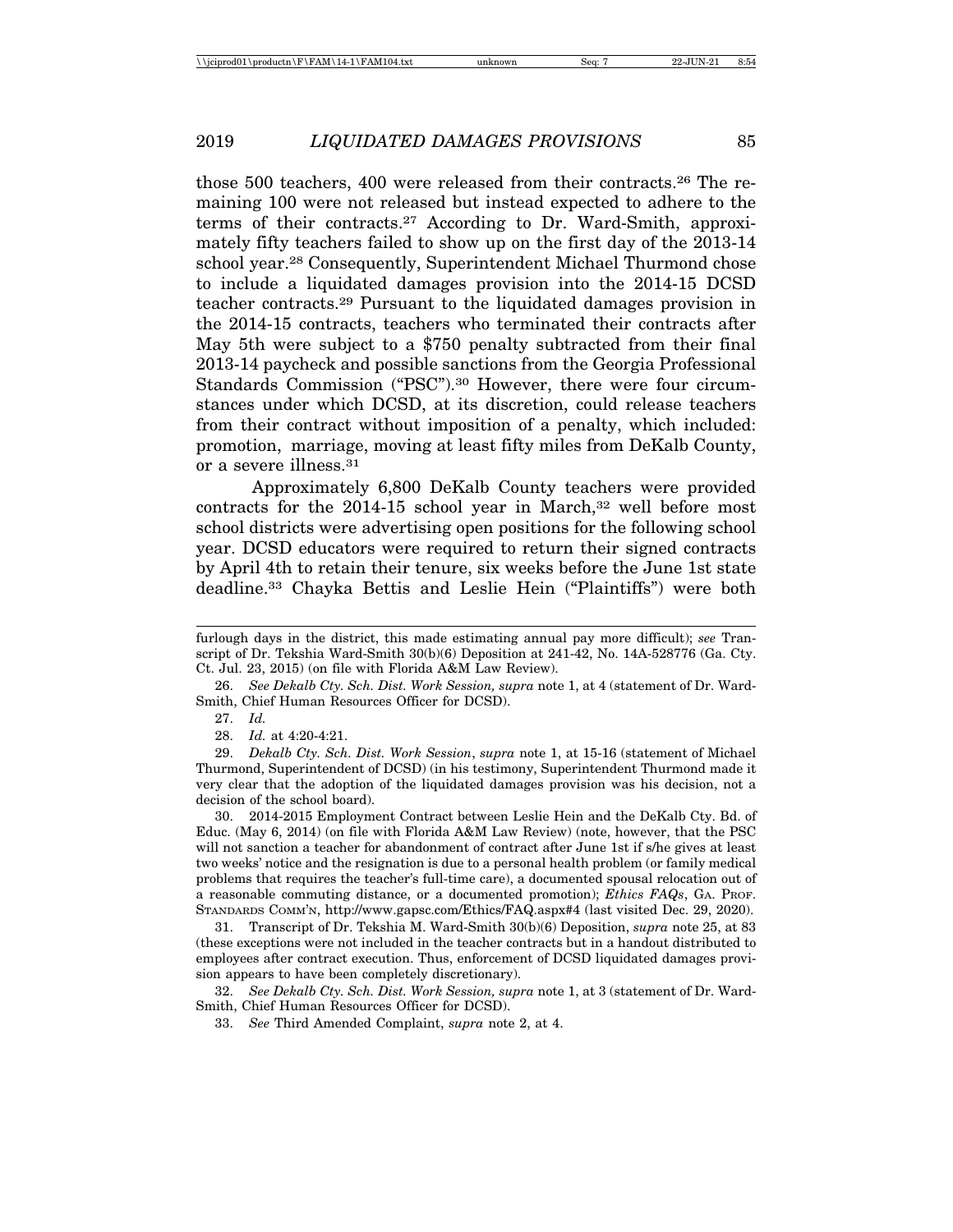teachers in DCSD for the 2013-14 school year.34 Both women had signed and returned their teaching contracts for the 2014-15 school year.35

However, prior to the June 1st deadline and due to personal and family reasons, Plaintiffs resigned so that they could accept positions in neighboring districts that better served their family needs.36 Both Plaintiffs discussed their respective situations with their principals, filed the appropriate resignation paperwork, $37$  and requested a release from their contracts.38 In fact, both Plaintiffs' principals appeared to be understanding and communicated to Plaintiffs that the District would experience no loss as Plaintiff Bettis was told she had saved someone's job by resigning and Plaintiff Hein was informed that the school had secured a replacement the same day.39 Even with zero loss, the DSCD response was well short of understanding.40 The DSCD sent Plaintiffs a letter denying their request for release from their 2014-15 contract because the new positions were considered lateral moves.41 The letter also indicated that the request constituted a breach of contract, which was in violation of the Georgia Code of Ethics and triggered the application of the liquidated damages provision.42

Because of their family needs, Bettis and Hein had no other alternative and left the district. Consequently, DCSD deducted \$750 from their final paychecks for the 2013-2014 school year.43 As a result, Plaintiffs sought legal advice and ultimately filed suit against the Dis-

38. *Id.*; *see also* Employee Resignation and Leave of Absence Form for Chayka Bettis (May 8, 2014) (on file with Florida A&M Law Review); Employee Resignation and Leave of Absence Form for Leslie Hein (May 15, 2014) (on file with Florida A&M Law Review).

39. *See* Third Amended Complaint, *supra* note 2, at 9.

40. *Id.* at 10.

41. Email from Dr. Tova Jackson, Dir. of Emp't Servs., DeKalb Cty. Sch. Dist., to Chayka Bettis (May 21, 2014, 12:13 PM EST) (sent via Nikki Godson, Division of Human Resources Staff) (on file with Florida A&M Law Review); Email from Dr. Tova Jackson, Dr. of Emp't Servs., DeKalb Cty. Sch. Dist., to Leslie Hein (May 21, 2014, 12:32 PM EST) (sent via Nikki Godson, Division of Human Resources Staff) (on file with Florida A&M Law Review).

42. Email from Dr. Tova Jackson, Dir. of Emp't Servs., DeKalb Cty. Sch. Dist., to Chayka Bettis, *supra* note 41; Email from Dr. Tova Jackson, Dr. of Emp't Servs., DeKalb Cty. Sch. Dist., to Leslie Hein, *supra* note 41.

<sup>34.</sup> *See id.* at 9-10.

<sup>35.</sup> *See id.* at 8.

<sup>36.</sup> *Id.* at 6, 9-10.

<sup>37.</sup> Bettis on May 8 and Hein on May 15.

<sup>43.</sup> *See* Third Amended Complaint, *supra* note 2, at 8, 10.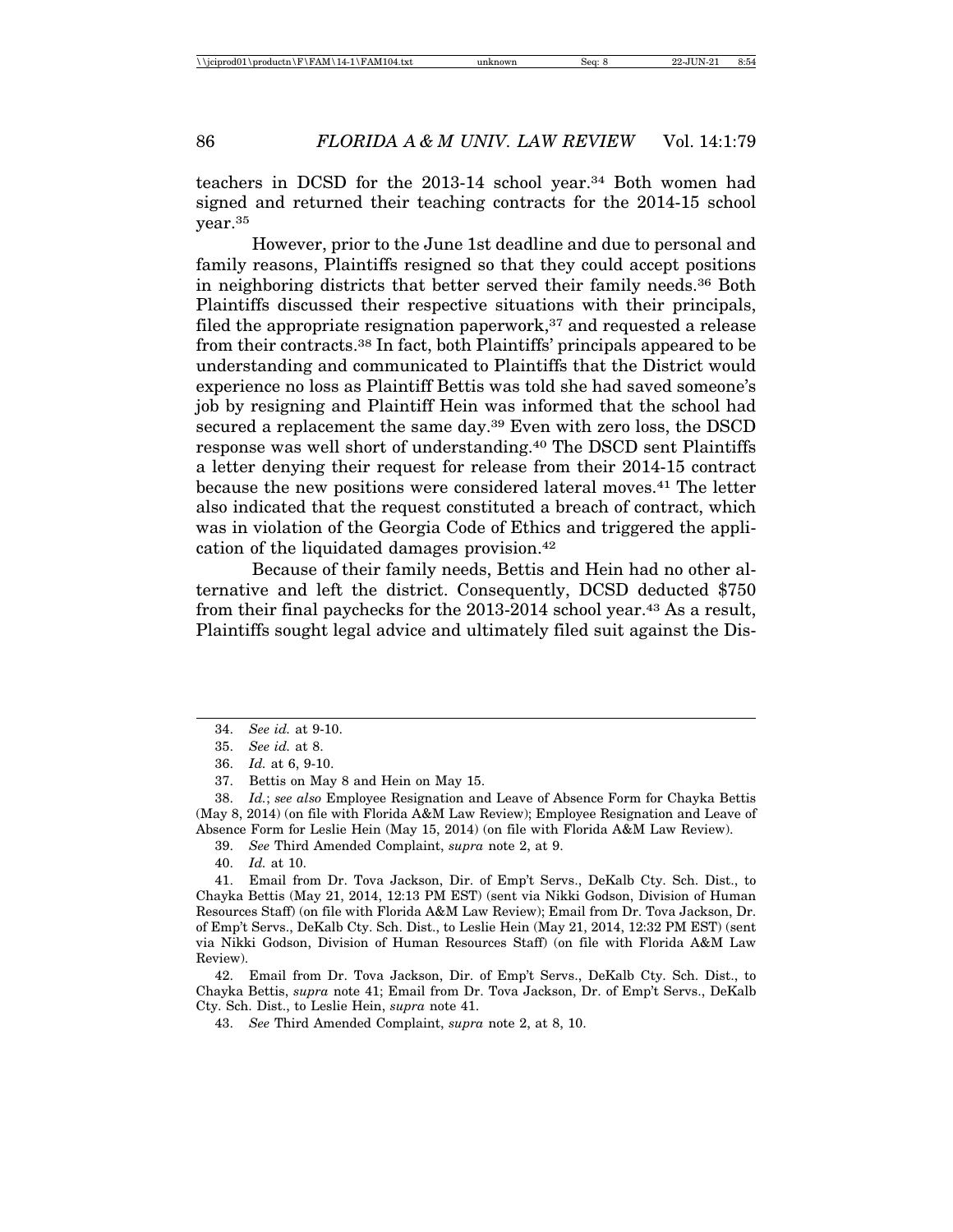trict and its officials for breach of contract and restraint on trade.44 DCSD filed a Motion to Dismiss, which ultimately failed.45 Below, subpart A analyzes the arguments presented by Plaintiffs and DCSD regarding the breach of contract claim whereas Subpart B will dissect the argument presented by the parties with respect to their restraint on trade claim.

# *A. Breach of Contract*

Defendants moved to dismiss Plaintiffs' breach of contract claim, arguing that the Plaintiffs did not identify "a single contractual obligation that was breached by any of the Defendants."46 In response, Plaintiffs claimed Defendants breached the 2013-2014 teaching contracts by withholding \$750 as liquidated damages for the alleged breach of the 2014-2015 teaching contract from their final paycheck for the 2013-2014 school year. Plaintiffs argued that they filled the terms of the 2013-2014 contract and were entitled to compensation therefor; the 2014-2015 contract did not supersede the 2013-2014 contract.47 Plaintiffs also contended that the liquidated damages provision in the 2014-2015 teaching contract was unenforceable because the provision was intended solely as a penalty meant to deter teachers from leaving the District.48 Thus, because the 2014-2015 contract did not contain a severability clause, Plaintiffs argued that the 2014-2015 contracts were invalid in their entirety.<sup>49</sup> Essentially, Plaintiffs' breach of contract claims hinged on the assertion that the liquidated damages provision in the 2014-2015 contract was invalid and unenforceable.

Pursuant to Georgia law, "[i]f the parties agree in their contract what the damages for [a] breach shall be, they are said to be liquidated and, unless the agreement violates some principle of law, the parties are bound thereby."50 To determine whether a liquidated damages pro-

<sup>44.</sup> *See generally* Third Amended Complaint, *supra* note 2; *see generally* Plaintiffs' Response to Defendants' Motion to Dismiss, Bettis v. DeKalb Cty. Sch. Dist. No. 14A-528776 (DeKalb Cty. Dec. 8, 2014) (noting Plaintiffs added a cause of action for restraint on trade).

<sup>45.</sup> Motion to Dismiss, Bettis v. DeKalb Cty. School Dist., No. 14A-528776 (DeKalb Cty. Ct. Nov. 7, 2014) (however, the case settled before the court could rule on any potential motions for summary judgment.); *see* Settlement Agreement and Release Between DeKalb Cty. Sch. Dist. and Plaintiffs, Chayka Bettis and Leslie Hein (Jul. 24, 2017) (on file with Florida A&M Law Review).

<sup>46.</sup> Motion to Dismiss*, supra* note 45, at 10.

<sup>47.</sup> Plaintiffs' Response to Defendants' Motion to Dismiss, *supra* note 44, at 11.

<sup>48.</sup> Plaintiffs' Response to Defendants' Motion to Dismiss, *supra* note 44, at 19-20.

<sup>49.</sup> GA. CODE ANN. § 13-1-8(a) (West 2019); *see also* Plaintiffs' Response to Defendants' Motion to Dismiss, *supra* note 44, at 11.

<sup>50.</sup> GA. CODE ANN. § 13-6-7 (2019).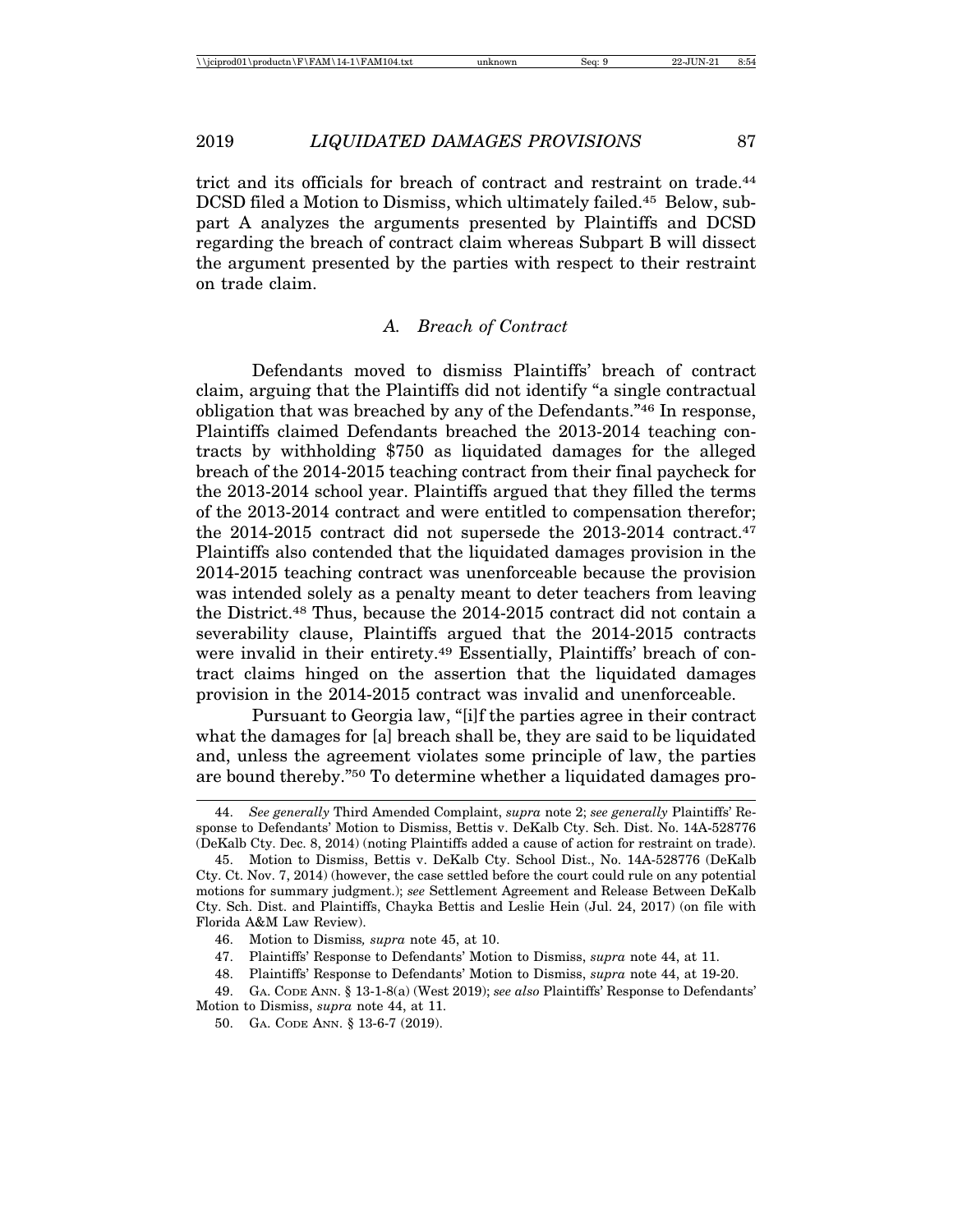vision is enforceable, Georgia courts, consistent with courts in many other states, look at three factors from *Southeastern Land Fund, Incorporated v Real Estate World, Incorporated*: "First, the injury caused by the breach must be difficult or impossible of accurate estimation; second, the parties must intend to provide for damages rather than for a penalty; and third, the sum stipulated must be a reasonable pre-estimate of the probable loss."51 If a liquidated damages provision does not satisfy all three factors, it may be ruled invalid and unenforceable.52 In this case, Plaintiffs focused their attacks on the second and third factors of the test.<sup>53</sup>

#### 1. Penalty

First, Plaintiffs contended that the liquidated damages provision was intended to be a penalty rather than a reimbursement for damages.54 Georgia law states that in determining "whether a provision represents liquidated damages or a penalty does not depend upon the label the parties place on the payment, but rather depends on the effect it was intended to have and whether it was reasonable."55 Therefore, while there appeared to be several instances where agents for DCSD, acting in their professional capacity, referred to the liquidated damages provision as a "penalty,"56 Georgia courts would look further to determine the intended consequence of the provision.<sup>57</sup>

The intent of DCSD's liquidated damages provision, as argued by the Plaintiffs, was to deter teachers from breaching their teacher contracts for the following year. Under Georgia law, if a liquidated

<sup>51.</sup> *See, e.g.*, Southeastern Land Fund, Inc. v. Real Estate World, Inc., 227 S.E.2d 340, 343 (Ga. 1976) (quoting JOHN CALAMARI & JOSEPH PERILLO, THE LAW OF CONTRACTS 367 (1970)); *see also* Prime Bus. Invs. v. Peacock, 364 S.E.2d 106, 107 (Ga. Ct. App. 1987); Miazza v. W. Union Tel. Co., 178 S.E. 764, 765 (Ga. Ct. App. 1935) (stating that "where [an] amount plainly has no reasonable relation to any probable actual damage which may follow the breach, [such a provision] will not be enforced for the agreed amount as liquidated damages" but rather "will be construed as mere unenforceable provisions for penalties.").

<sup>52.</sup> *Miazza*, 178 S.E. at 765.

<sup>53.</sup> Plaintiffs' Response to Defendants' Motion to Dismiss, *supra* note 44, at 17-19.

<sup>54.</sup> Plaintiffs' Response to Defendants' Motion to Dismiss, *supra* note 44, at 17.

<sup>55.</sup> *See Miazza*, 178 S.E. at 765; *see also* Pierre v. St. Benedict's Episcopal Day Sch., 750 S.E.2d 370, 375 (Ga. Ct. App. 2013); Turner v. Atlanta Girls' Sch., Inc., 653 S.E.2d 380, 382 (Ga. Ct. App. 2007); Caincare, Inc. v. Ellison, 612 S.E.2d 47 (Ga. Ct. App. 2005).

<sup>56.</sup> In particular, in a hearing with the DeKalb County School Board, DCSD Superintendent Thurmond stated: "[T]he real focus on this is that we want all of our outstanding, highly qualified teachers and certified employees to come back next year." *See Dekalb Cty. Sch. Dist. Work Session, supra* note 1, at 11-12 (statement of Micheal Thurmond, Superintendent of DeKalb County School District).

<sup>57.</sup> *See Miazza*, 178 S.E. at 765.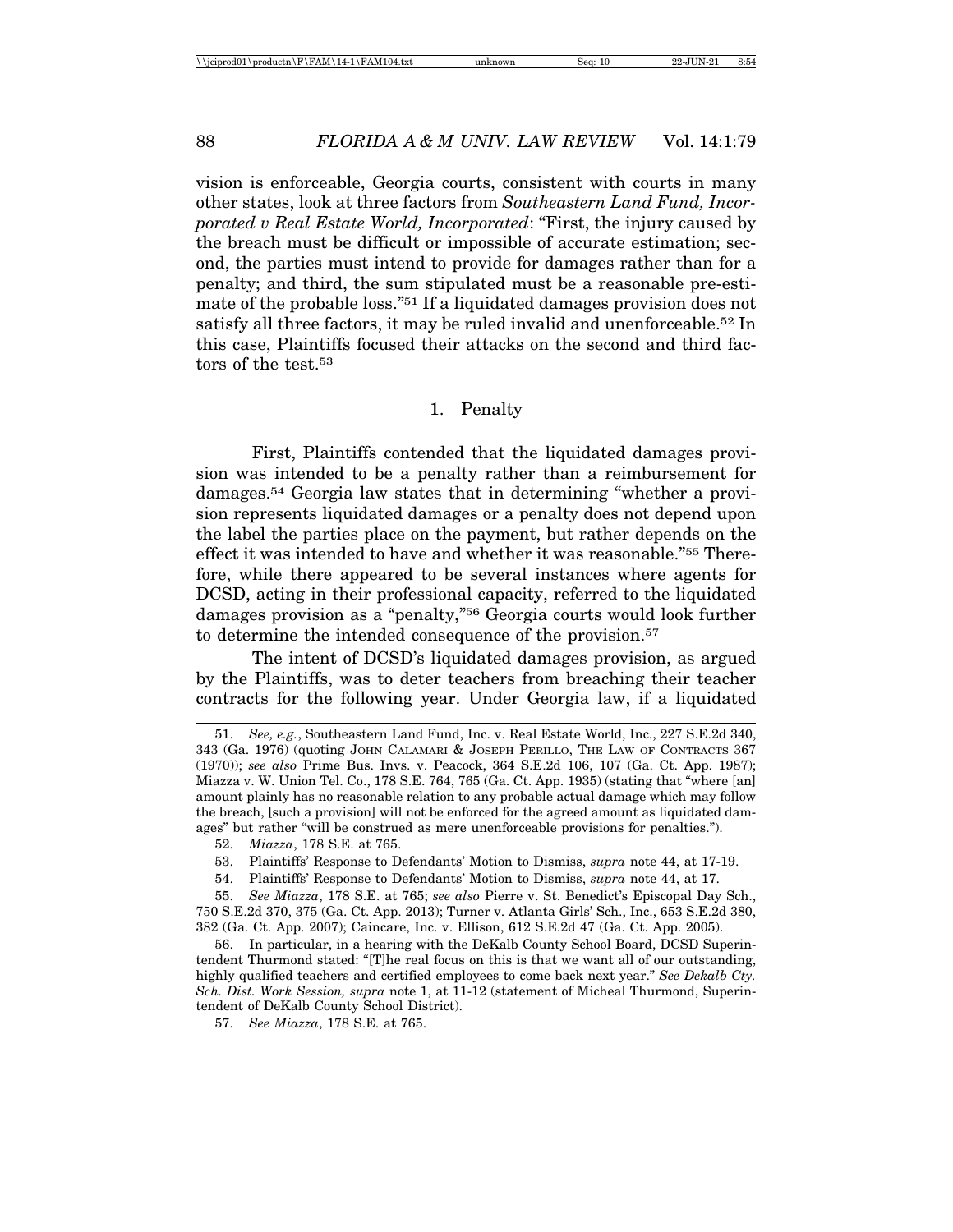damages provision is placed in a contract "for the purpose of deterring one or both of the parties from breaching the contract," the liquidated damages provision will typically be interpreted to constitute a penalty.58 Yet, Georgia law provides little guidance as to what constitutes a sufficient deterrence to be deemed a penalty and not valid liquidated damages. In what appears to be some circular language, the Georgia Court of Appeals attempted to set out when a liquidated damages provision would constitute a penalty. In *Jefferson Randolph Corporation v. Progressive Data Systems*, the Georgia Court of Appeals held a liquidated damages provision would constitute a penalty used to deter a breach of contract if the "liquidated damages are unreasonable and there is no difficulty ascertaining future damages."59 This standard forces the main focus of the analysis on the third factor: the reasonableness of the liquidated damages provision as a pre-estimate of loss.

#### 2. Reasonable Estimation of Loss

The first and third factors of the analysis both focus on the relationship between the liquidated damages and the actual damages. Damages may be difficult to estimate, but the liquidated damages sought also must be a reasonable estimate of the anticipated loss.<sup>60</sup> Concurrent analyzation of these two ideas may prove to be challenging, and even contradictory. The court must consider whether actual damages can be practicably assessed. If it is difficult or impossible to estimate actual damages, a liquidated damages provision may be appropriate.61 In this case, the Defendants could have argued that actual damages were difficult to calculate because so many employees were involved in the hiring process. As such, bringing in a late hire could require the attention of many employees, from top administrators, such as the principal or superintendent, to human resources personnel. Hiring new employees may be part of their typical job duties, but having to attend to an emergency hiring situation could require attention to be diverted from ongoing projects. An employer is also likely to use additional resources to fill positions at the last minute; thus, it could be difficult to calculate actual damages based on the amount of time spent

<sup>58.</sup> Florence Wagon Works v. Salmon, 68 S.E. 866, 867 (Ga. Ct. App. 1910).

<sup>59.</sup> Jefferson Randolph Corp. v. Progressive Data Sys., Inc., 553 S.E.2d 304, 308 (Ga. Ct. App. 2001) *vacated in part*, 574 S.E.2d 394 (Ga. Ct. App. 2002).

<sup>60.</sup> *See* Southeastern Land Fund, Inc. v. Real Estate World, Inc., 227 S.E.2d 340, 343 (Ga. 1976).

<sup>61.</sup> DJ Mfg. Corp. v. United States, 86 F.3d 1130, 1133 (Fed. Cir. 1996) ("[Liquidated damages clauses] 'serve a particularly useful function when damages are uncertain in nature or amount or are unmeasurable.'").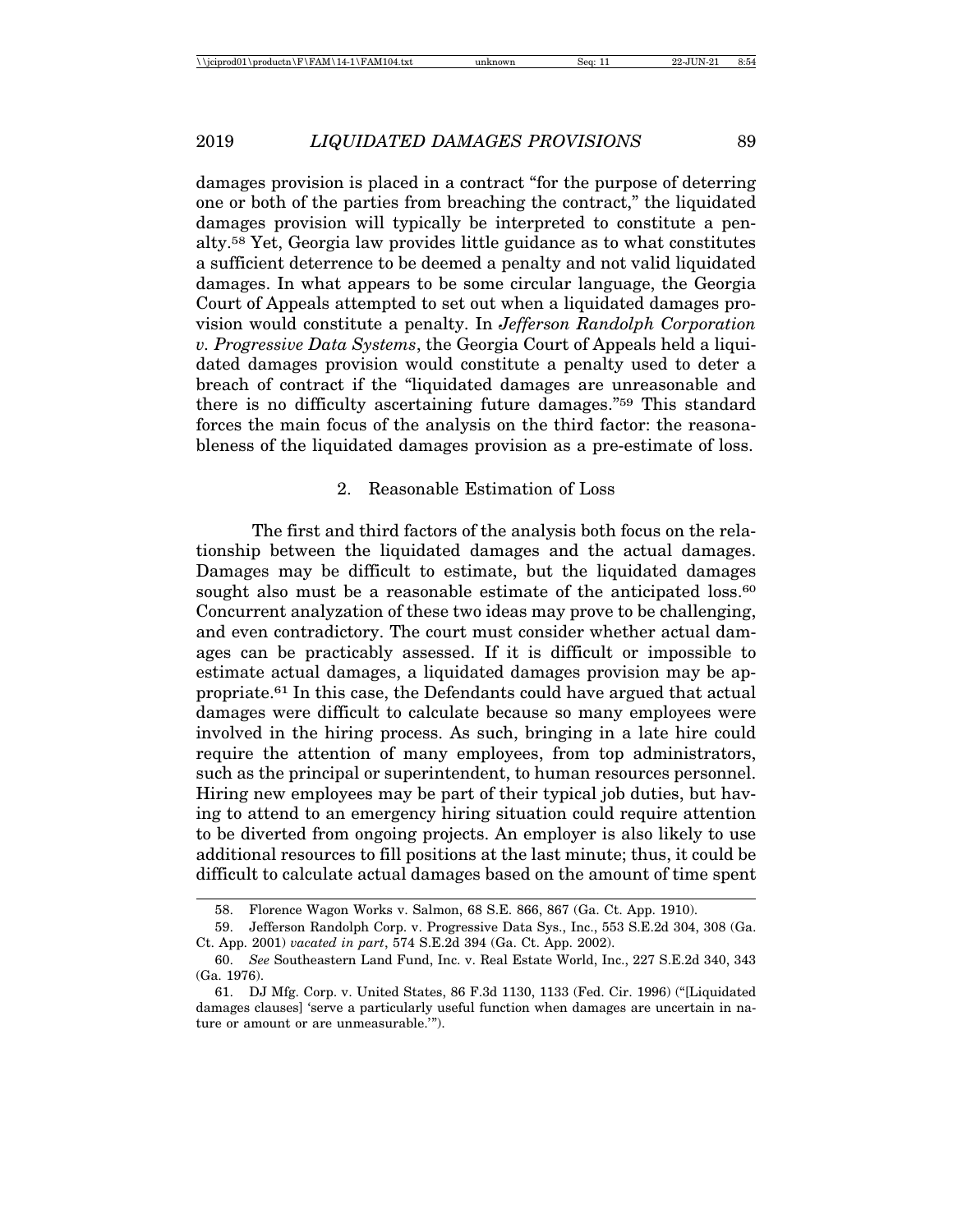on a particular hire by several employees. Other costs associated with new hires may include advertising (e.g., via website, newspaper, or radio) and hosting or attending job fairs.62 While these activities are usually done periodically throughout the year, implementing these measures solely to find a replacement for one position may make the cost per new teacher hired more difficult to calculate.

Although the Defendants could have adopted the argument presented above, they could have also used those same factors to prove that the liquidated damages provision was a reasonable estimate of the damages suffered by the District. Based on these factors, the Defendants claimed that the actual cost to replace a teacher who abandoned their contract was approximately \$3,500.63 After calculating their estimated actual cost, the Defendants compared that amount with liquidated damages provisions from neighboring districts, which ranged from \$500 to \$1,250.64 DCSD concluded that \$750 would help to off-set the costs associated with filling teaching positions left vacant between contract periods but would not overburden teachers.65

If the case had gone to trial, it would have been left to the court to determine if actual damages would be difficult or impossible to calculate. Based on the fact that the Defendants were able to calculate damages of \$3,500, the court would have had a basis to find that the liquidated damages failed on the first prong of the test. However, if the court was to agree actual damages would be far more challenging to assess and prove, the court would move on to the other prongs. In particular, the court would consider if the liquidated damages provision represented a reasonable estimate of damages. In this case, it appears that the liquidated damages represented an arbitrary number in relation to the actual estimate of damages; the fact that it was consistent with neighboring districts was not likely relevant. However, even if it

<sup>62.</sup> *See* Transcript of Dr. Tekshia M. Ward-Smith 30(b)(6) Deposition, *supra* note 25, at 41 ("The District's purpose for inserting the clause was to recoup some of the costs associated with having to do the advertising, the recruitment, the interviewing, the prescreening, the on-boarding, the training, the development, the costs when the individual has breached there contract where we don't have that individuals, the costs for substitutes to stay in the classrooms.").

<sup>63.</sup> *Id.* at 110-12 ("The \$750 is honestly, I would say a drop in the bucket. We looked at the cost to replace a teacher. And, you know, basically all hands that involved in the cost to replace a teacher generally comes out to be about \$3,500. . . . Essentially, we take an average cost of the time spent by administrators, the principal, HR staff, finance staff, public safety staff, school-based staff . . . [and] we took an average cost of their salary.").

<sup>64.</sup> *See id.* at 123-24 ("\$750 we felt was our best estimate . . . Fulton was charging \$500. Marietta at the time was  $$1,250...$  but to be fair to the educator we felt that  $$750$ would be the cost.").

<sup>65.</sup> *Id.*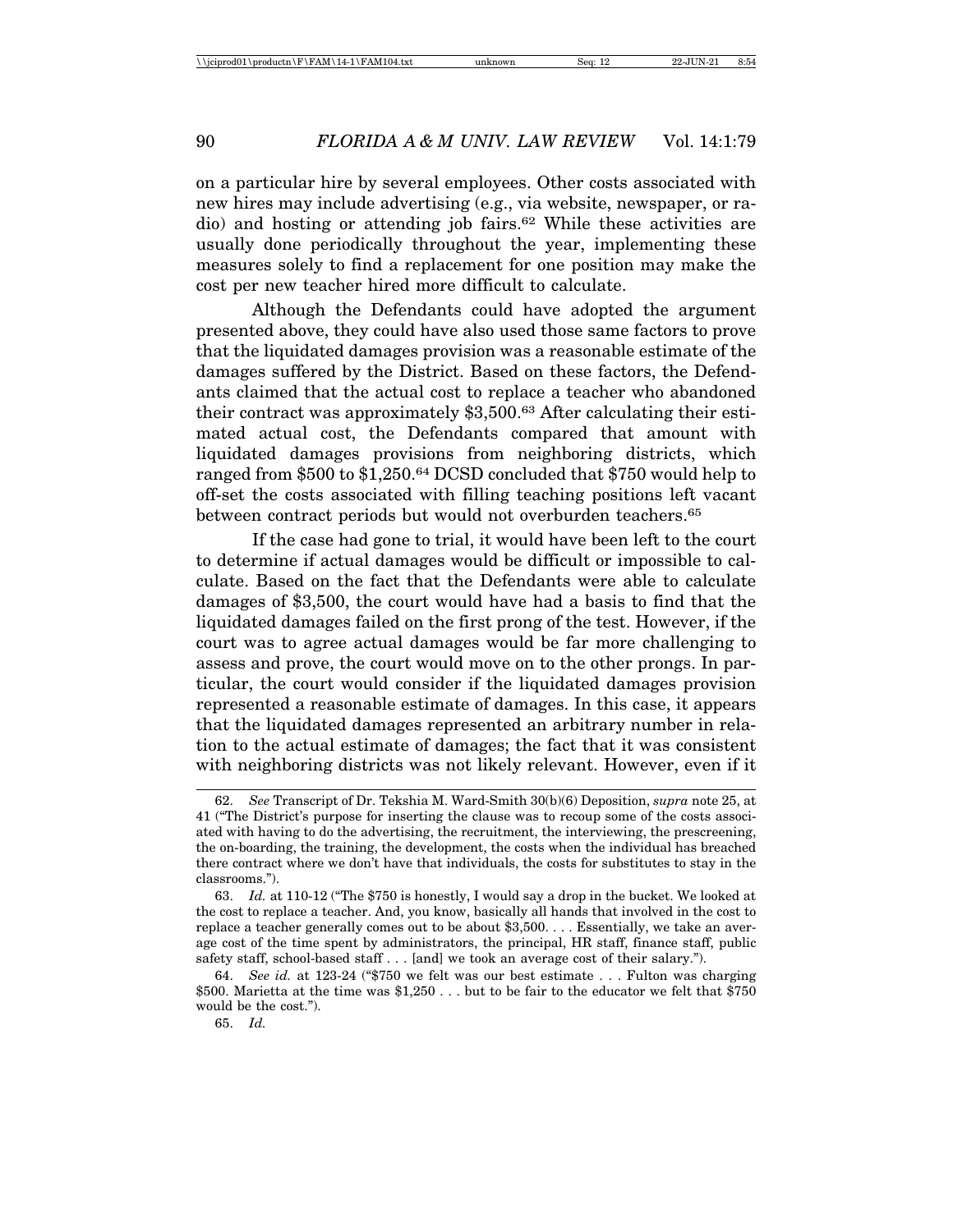was found to be an arbitrary number, it is much less than the estimated \$3,500 figure. Therefore, the court may have found that by reducing the cost to be borne by the teacher (from \$3,500 to \$750), DCSD made the amount more reasonable especially in light of a teacher's salary.

If the court had concluded that, as a matter of law, the liquidated damages provision met the three factors set out in *Southeastern Land Fund, Incorporated,*66 the liquidated damages provision would have survived the breach of contract claim. Regardless, the Plaintiffs could have still prevailed. It is likely that the court would have found that the liquidated damages provision was a penalty rather than damages and that the amount in the provision was not a reasonable preestimate of loss.

### *B. Restraint on Trade*

In response to Defendants' Motion to Dismiss, Plaintiffs argued that the liquidated damages provision constituted a restraint on trade in violation of Georgia law.<sup>67</sup> Section 12-8-2(a)(2) of the Georgia Code dictates that "[a] contract that is against the policy of the law cannot be enforced. Contracts deemed contrary to public policy include but are not limited to . . . [c]ontracts in general restraint of trade, as distinguished from contracts which restrict certain competitive activities[.] . . ."68 The Georgia Constitution also addresses restraint of trade, noting that "[t]he General Assembly shall not have the power to authorize any contract or agreement . . . which may have the effect of or which is intended to have the effect of defeating or lessening competition[.]  $\cdots$ . "69

While the concept of restraint of trade typically applies to the provision of goods and services to the public, Georgia courts have considered whether provisions in teachers' contracts constituted a restraint on trade.70 In *Austin v. Benefield*,71 the Court of Appeals of Georgia considered the constitutionality of funding provisions in teachers' contracts when the legislature does not have the money to fully fund teacher contracts. The court noted that "[i]t has long been held

<sup>66. 227</sup> S.E.2d 340, 343 (Ga. 1976).

<sup>67.</sup> *See generally* Plaintiffs' Response to Defendants' Motion to Dismiss, *supra* note 44, at 11-16; *see also* GA. CODE ANN. § 13-8-2(a)(2) (2019).

<sup>68.</sup> *Id.*

<sup>69.</sup> GA. CONST. art. III, § 6, para. V(c) (2019).

<sup>70.</sup> *See* Austin v. Benefield, 230 S.E.2d 16 (Ga. Ct. App. 1976).

<sup>71.</sup> *Id.* at 18.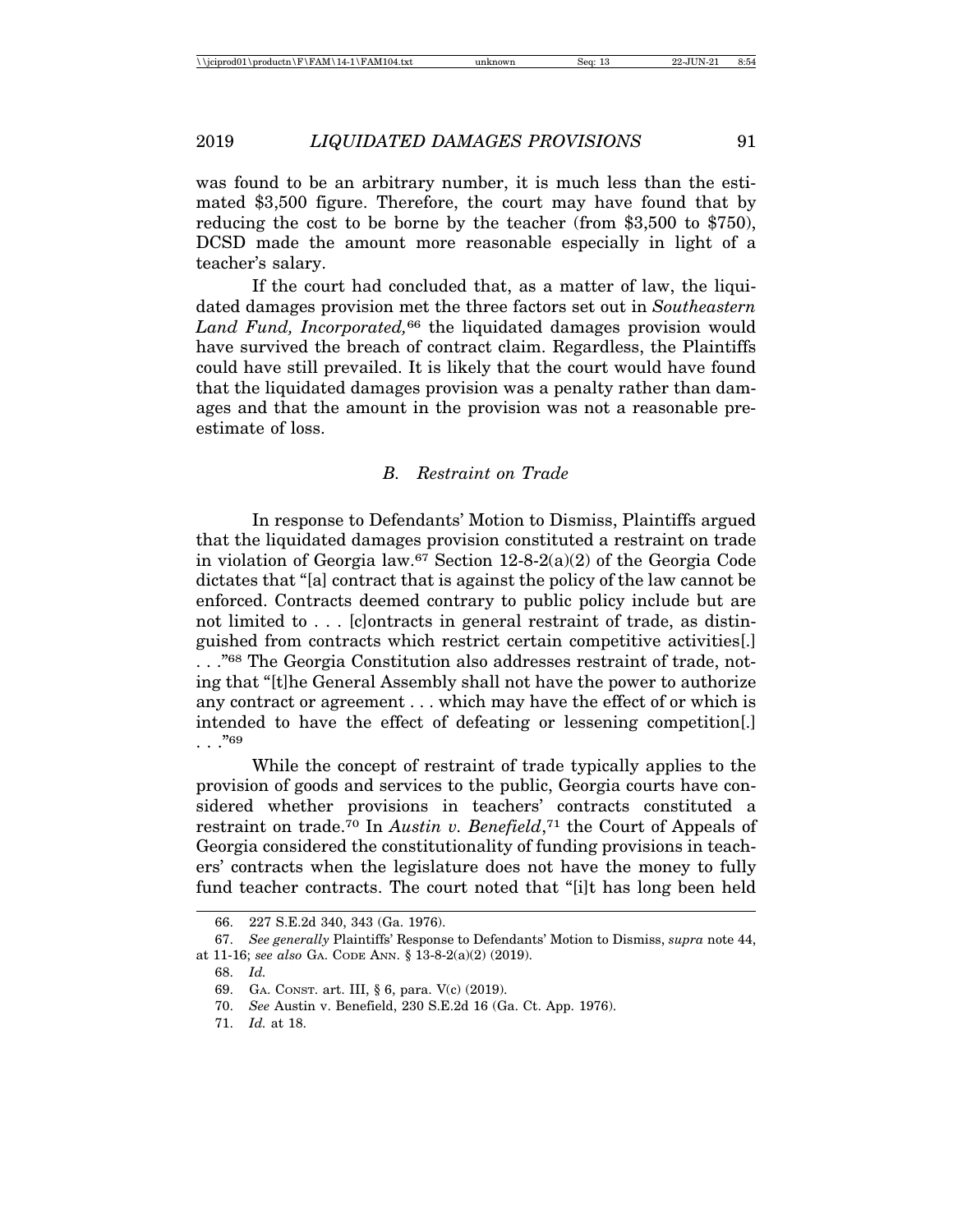that an onerous contractual provision in restraint of a person's trade or profession is illegal and cannot be enforced."72 Though the court did not rule on the restraint of trade cause of action, it did indicate, in dicta, that it may be appropriate in teacher contract cases.<sup>73</sup>

Georgia courts have recognized the problems associated with restraint on trade since the nineteenth century. In *Rakestraw v. Lanier*, the Georgia Supreme Court observed that:

[I]t is certain that contracts in unreasonable restraint of trade are contrary to public policy, and void, because they tend to injure the parties making them, diminish their means of procuring livelihoods and competency for their families; tempt improvident persons, for the sake of present gain, to deprive themselves of the power to make future acquisitions, and expose them to imposition and oppression; tend to deprive the public of services of men in the employments and capacities in which they may be most useful to the community as well as to themselves; discourage industry and enterprise, and diminish the products of ingenuity and skill; prevent competition, and enhance prices, and expose the public to all the evils of monopoly.74

Restraint on trade may render a contract unenforceable, whereas restrictive covenants are permissible as partial restraints of trade and will be upheld if "the restraint imposed is not unreasonable."75 Whether the restraint imposed by the provision of the employment contract is reasonable is a question of law for the court,<sup>76</sup> determined by considering three elements: duration, geographical scope, and scope of activity.<sup>77</sup>

Based on the facts of the case as presented by the parties to this suit, it appears that the circumstances under which the parties entered into the contract may have been the actual restraint on trade rather than the contract provisions themselves. Specifically, DCSD issued contracts to their teachers on March 24, 2014, weeks before other school districts.78 By issuing contracts so early, teachers were forced to

<sup>72.</sup> *Id.* at 19 (the court in *Austin* further noted that if the contract included a severability clause, the illegal provision could be severed from the contract without rendering the entire contract invalid); *Austin*, 230 S.E.2d at 19 (note that the *Austin* court did not rule on the restraint of trade cause of action because the contract's restraint-of-profession provision was not before the court in that case).

<sup>73.</sup> *Austin*, 230 S.E.2d at 19.

<sup>74.</sup> *Rakestraw*, 30 S.E.2d at 738.

<sup>75.</sup> McAlpin v. Coweta Fayette Surgical Assocs., P.C., 458 S.E.2d 499, 501 (Ga. Ct. App. 1995).

<sup>76.</sup> *Id.*; *see also* W.R. Grace & Co. v. Mouyal, 422 S.E.2d 529, 531 (Ga. 1992).

<sup>77.</sup> *McAlpin*, *supra*, 458 S.E.2d at 501.

<sup>78.</sup> *See generally* Third Amended Complaint, *supra* note 2.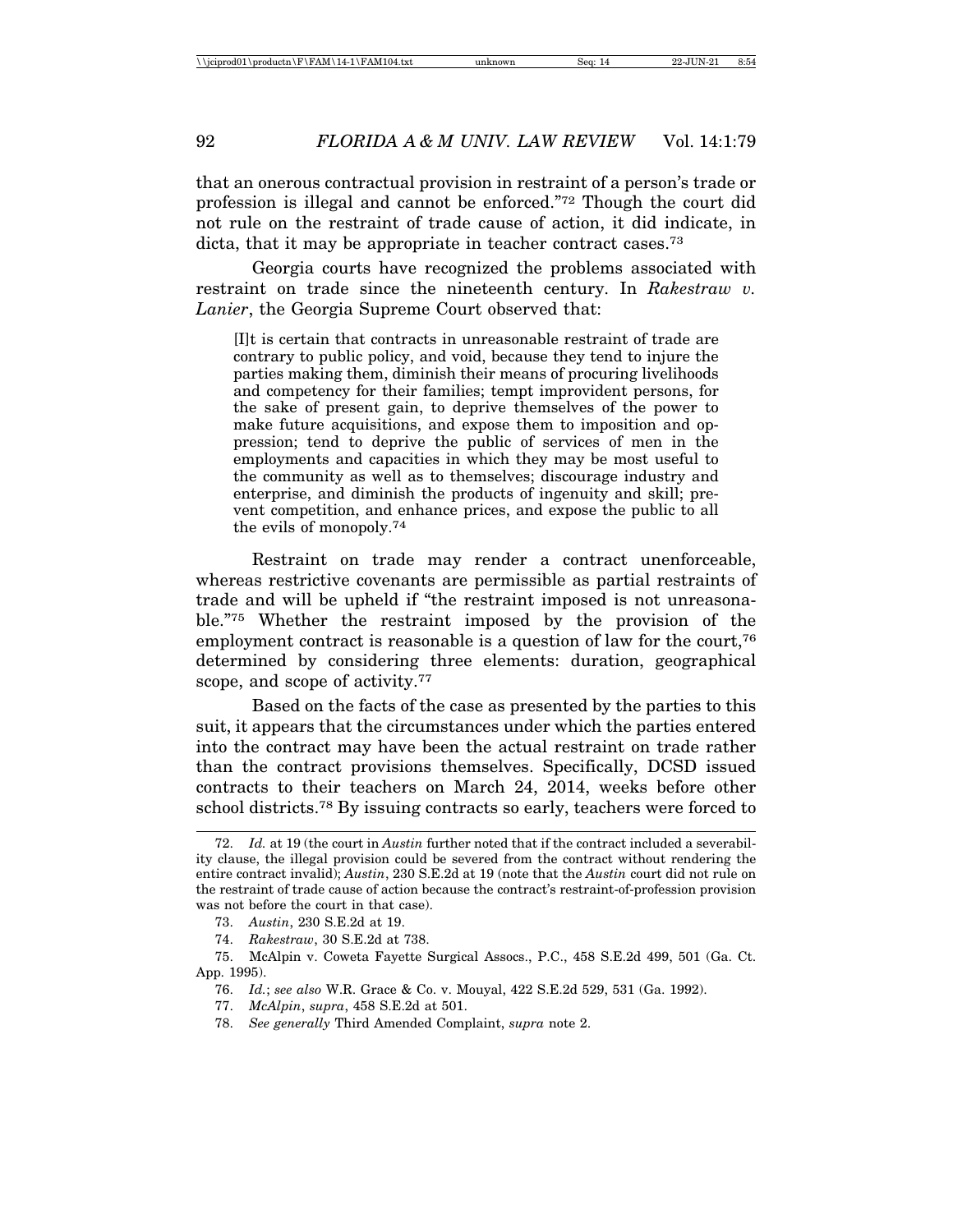make decisions about the following school year with little or no information regarding other job opportunities. In fact, there were no job opportunities posted in neighboring school districts as of April 1, 2014.79

As a result of some funding issues, DCSD paid teachers with similar qualifications and experience much less than neighboring school districts. For example, teachers with a bachelor's degree and ten years of experience made \$12,000 less in DeKalb County than teachers in neighboring Atlanta Public Schools.80 Furthermore, DCSD's teachers also made less money than they had previously because of cutbacks and furloughs.81

Based on the letters sent to teachers, it appears that DCSD used the threat of sanctions to keep teachers from leaving the district. As a result, teachers were forced to either sign the new contract by April 4, 2014, or risk losing their tenure status.<sup>82</sup> If teachers executed a contract and then asked for release after May 5th, teachers would face DSCD enforcing the liquidated damages provision as well as reporting them to the PSC for abandoning their contract.83 While the facts were somewhat in dispute, it does appear that on one or more occasions DCSD and its representatives told teachers that they could report teachers for abandoning their contract – and potentially face losing their license – even if they resigned before the June 1st as stated in the State guidelines.84

#### *C. Settlement Agreement*

On July 24, 2017, Plaintiff Bettis and Plaintiff Hein entered into a settlement agreement with DCSD.<sup>85</sup> In consideration for Plaintiffs waiving all past, present, and future claims against DCSD, Plaintiffs each received reimbursement of the \$750 withheld from their last paycheck for the 2013-14 school year and DCSD paid \$50,000 for

84. Transcript of Dr. Tekshia Ward-Smith 30(b)(6) Deposition, *supra* note 25, at 281- 87.

85. Settlement Agreement and Release, *supra* note 45, at 5 (It is important to note that this settlement agreement does not contain a confidentiality provision.).

<sup>79.</sup> Transcript of Dr. Tekshia Ward-Smith 30(b)(6) Deposition, *supra* note 25, at 225- 26.

<sup>80.</sup> *See Dekalb Cty. Sch. Dist. Work Session, supra* note 1, at 7 (statement of James McMahon, Vice Chairman of the DeKalb Board of Education).

<sup>81.</sup> Transcript of Dr. Tekshia Ward-Smith 30(b)(6) Deposition, *supra* note 25, at 228- 31.

<sup>82.</sup> *Id.* at 226.

<sup>83.</sup> *Id.* at 273-78.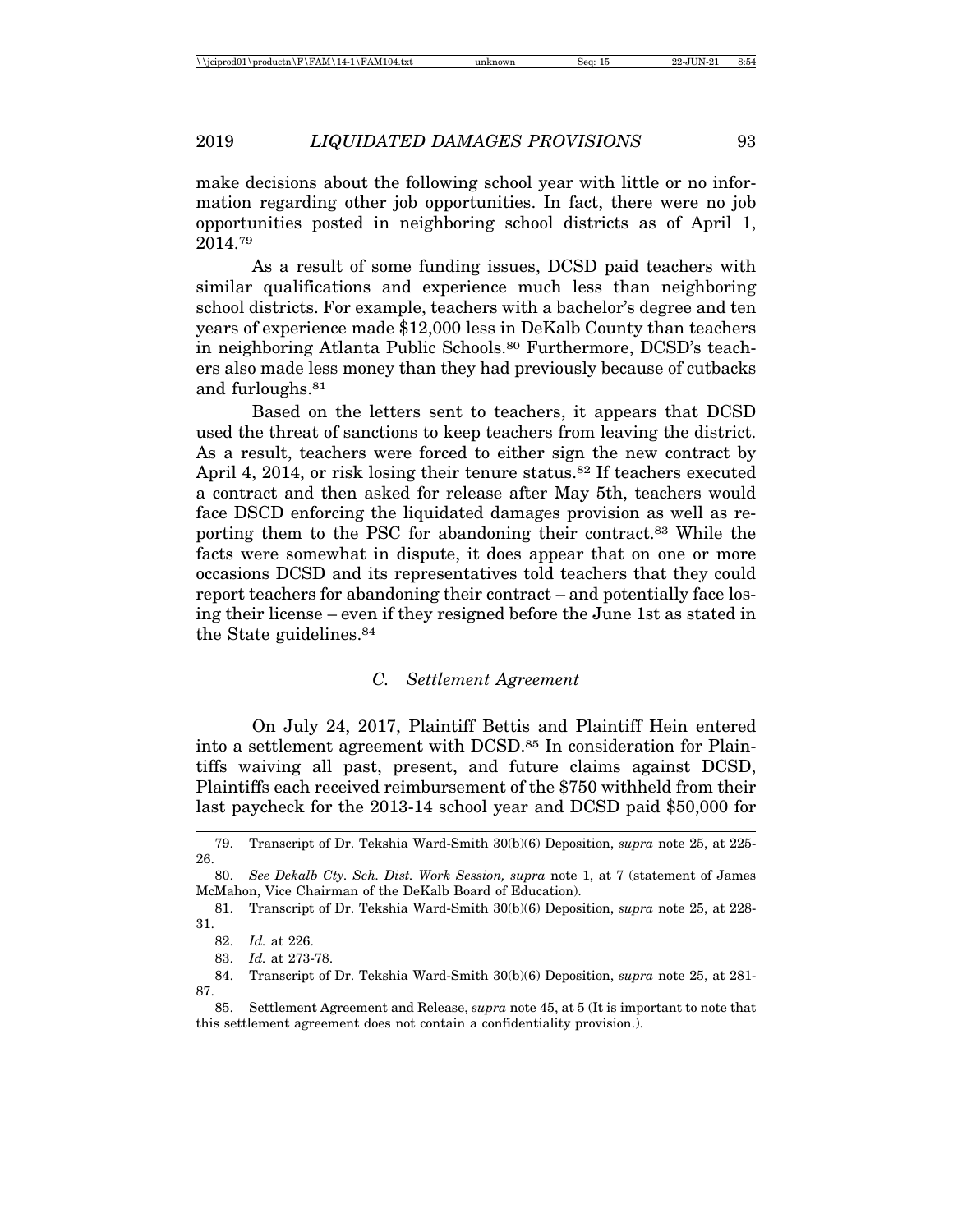Plaintiffs' attorney's fees.86 DCSD also paid a sum of \$111,000 into a court registry to reimburse all other employees that DCSD enforced the \$750 liquidated damages provision against.87 Finally, DCSD removed the liquidated damages provisions from the teacher contracts for the 2017-18 school year.<sup>88</sup>

#### *D. Conclusions about the Georgia Case*

In *Bettis,* Plaintiffs waged an uphill battle. Liquidated damages provisions are a common inclusion in teacher contracts in Georgia and in many other states.89 However, as with all cases, the outcome depends on the judge and whether he or she is swayed by the agreedupon facts of that particular case. Even though the case law has left room for interpretation, the facts of *Bettis* painted DCSD in a negative light. From the timing of the contracts to the threats of sanctions, it appears that DCSD was trying to keep its teachers from moving to other districts by any means possible. The Superintendent of the DCSD indicated that the liquidated damages provision was included to protect the District against teachers who resigned in the eleventh hour thereby potentially leaving students without a teacher on their first day of class.90 However, applying this provision to teachers who requested a release from their contracts in mid-May was in conflict with the district's stated purpose of the liquidated damages provision since the district had months to fill the vacated teacher positions. Additionally, because hiring for the District generally occurs in May and early June, it is likely that the Plaintiffs' positions might have been filled when the District filled its other open positions. This timing makes any

<sup>86.</sup> *Id.*

<sup>87.</sup> *Id.* at 1-2 (the Clerk's Office of the State Court of DeKalb County was charged with mailing out reimbursement forms to the last known address for each qualifying individual. Each individual who received a form was then responsible for filling out the claim submission form and returning it to the court in a timely manner. Pursuant to the agreement, the Clerk of the Court would then send out a \$750 reimbursement check to each qualified individual from whom they received a timely, completed claim form).

<sup>88.</sup> *Id.* at 2 (in another recent teacher employment case in Georgia, a settlement agreement was reached under which the Griffin Spaulding County School District agreed to reimburse the two plaintiffs for liquidated damages taken from their final paychecks, to remove the liquidated damages provision from their teacher employment contracts for the 2020-21 school year, and to refrain from enforcing the liquidated damages provision from the 2019-20 teacher contracts); Jones v. Griffin Spaulding Cty. Sch. Dist., No. 18V-0461 (Sup. Ct. Spaulding Cty. May 5, 2020) (order to enforce settlement agreement).

<sup>89.</sup> *See infra* Part II for further discussion.

<sup>90.</sup> *Dekalb Cty. Sch. Dist. Work Session, supra* note 1, at 10-15 (statement of Micheal Thurmond, Superintendent DeKalb County School District).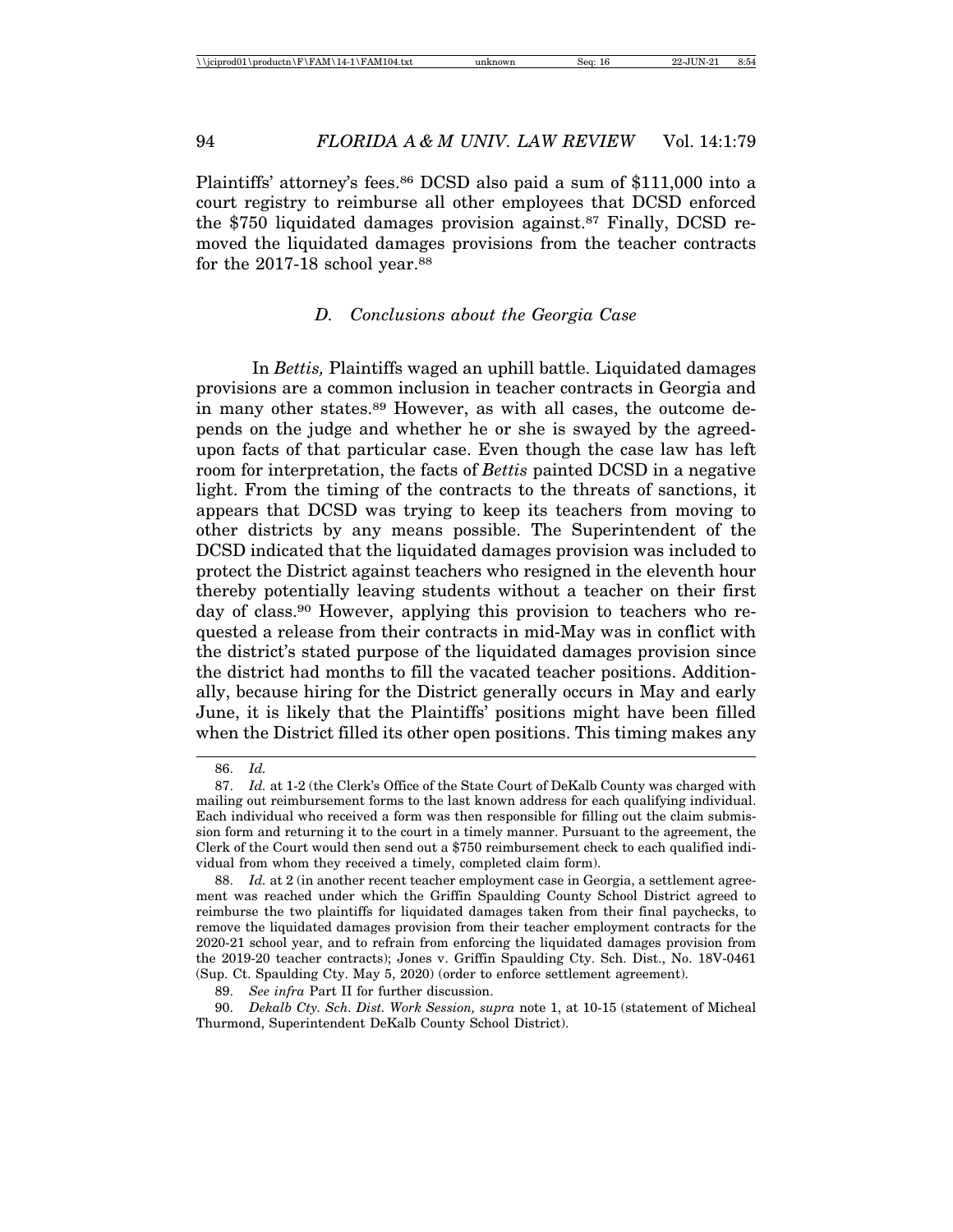actual damages suffered by DCSD as a result of Plaintiffs' resignations minimal at best.

The settlement agreement has given DCSD an opportunity to revisit the inclusion of the liquidated damages provision in their teacher contracts. When other districts are offering greater resources and opportunities, a liquidated damages provision may not be enough to dissuade teachers from leaving the school district. Furthermore, based on DCSD's own estimate, the \$750 was only a small part of the estimated cost to replace a teacher. In the future, if DCSD considers adding the liquidated damages provision back into teacher contracts, it must weigh whether the amount earned in liquidated damages is worth the possible damage to teacher morale and trust.

# III. OVERVIEW OF STATES' LIQUIDATED DAMAGES PROVISIONS IN TEACHER CONTRACTS

As liquidated damages provisions are common in teacher contracts across the nation, understanding their terms is helpful in identifying how they might be used to support the best interest of both school districts and teachers. In the section below, the author identifies some common trends in liquidated damages clauses from teacher contracts. This article is based on the author's review of teacher contracts publicly available on the internet.<sup>91</sup> This is, by no means, an exhaustive review of liquidated damages provisions in teacher contracts. It is simply meant to be a snapshot of provisions publicly available to identify trends in how districts are using liquidated damages provisions.

## *A. Calculation of Liquidated Damages*

Districts that choose to include liquidated damages provisions in their teacher contracts generally use one of three particular models for determining damages: (1) set a specific dollar amount that appears to have a relationship to calculated damages; (2) set a specific dollar amount that may not have any relationship to specifically calculated damages; or (3) calculate a percentage of the teacher's salary. Of the contracts reviewed, only two – one in Georgia and one in Wisconsin – included a liquidated damage amount so specific as to signal that they

<sup>91.</sup> For this study, the author reviewed over fifty teachers' contracts from eleven states (Alaska, Arizona, Georgia, Illinois, Iowa, Kansas, Missouri, New Hampshire, North Dakota, South Dakota, Texas, and Wisconsin). The contracts reviewed were for the 2014-15 school year so that the liquidated damages sought would be comparable to those applicable in the Georgia case. North Dakota, South Dakota, and Wisconsin had the highest number of teachers' contracts with liquidated damages provisions available to the public online.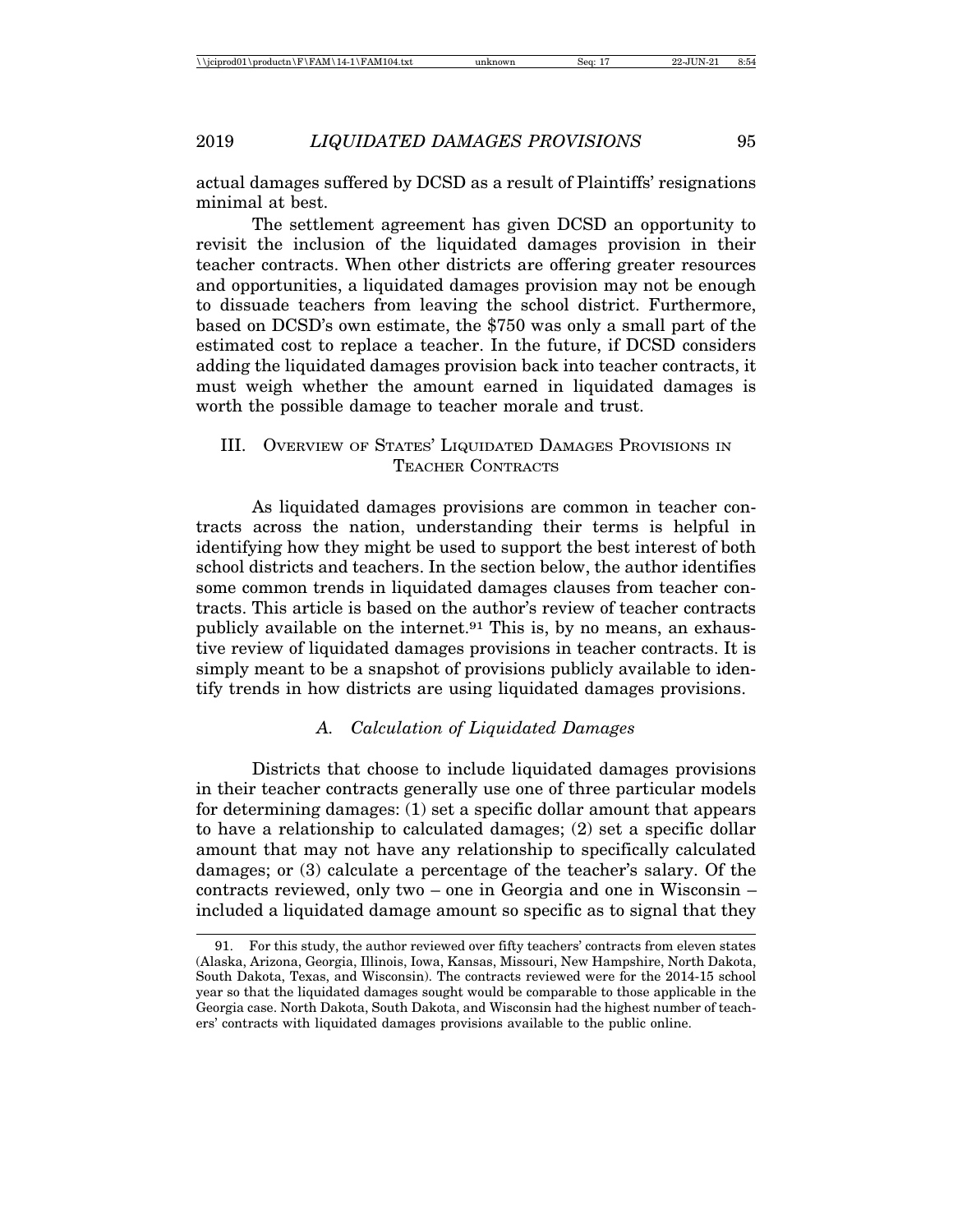have some relationship to a calculated sum of damages. For example, the liquidated damages provision for Rockdale County Public Schools in Georgia sets the damages for breach of contract at \$2,104.26 and Central Westosha School District in Wisconsin sets the damages for breach after August 1 at \$1,837.92

On the other hand, forty-two of the districts have set specific dollar amounts for breach of contract, ranging from \$10093 to \$4,000.94 Because these districts are using flat dollar amounts, there is no obvious relationship to actual damages. It appears that these districts may have engaged in similar practices to DCSD and picked an amount they thought was fair, regardless of actual estimated damages.

Finally, seven school districts calculate liquidated damages based on a percentage of the breaching teacher's salary.95 This is the most interesting of the three options because the cost to replace a

94. METLAKATLA SCHOOL DISTRICT, ALASKA, TEACHER CONTRACT (2013), http:// www.neaalaska.org/sites/default/files/METLAKATLA\_EA\_contract\_2012\_14.PDF. The district has a graduated liquidated damages provision (\$2,000 for breaches before June 1; \$3,000 for breaches from June 1-30; \$4,000 for breaches after June 30). Note that \$4,000 for liquidated damages may be considered reasonable in districts that have a particularly difficult time filling vacant teaching positions. In urban districts with teacher surpluses, a court may find the same liquidated damages provision less reasonable.

95. PARK FOREST HEIGHTS SCHOOL DISTRICT, ILLINOIS, TEACHER CONTRACT, 2012 (on file with the Florida A&M Law Review) (4%); BUTLER COUNTY SPECIAL EDUCATION BOARD OF EDUCATION, KANSAS, TEACHER CONTRACT (2014), http://www.bcsbc.org/vimages/shared/ vnews/stories/514b56161a527/Negotiated%20Agreement%2014-15.pdf (4% of salary if breach occurs after August 1); MCLOUTH UNIFIED SCHOOL DISTRICT, KANSAS, TEACHER CON-TRACT (2014) (10% of combined base/supplemental salary if breach occurs after August 1); MINOT PUBLIC SCHOOL DISTRICT, NORTH DAKOTA, TEACHER CONTRACT (2015), https:// drive.google.com/file/d/0BzgnGCHe2h3RRFFNcXZHckxHZHM/view (1% of salary if breach occurs from June 1-30, 3% of salary if breach occurs from July 1-31; 5% of salary if breach occurs on or after August 1); WEST FARGO PUBLIC SCHOOL DISTRICT, NORTH DAKOTA, TEACHER CONTRACT (2013), https://www.west-fargo.k12.nd.us/district/departments/human resources/public/NegotiatedAgreement.pdf (5% of salary if breach occurs two weeks before the first day of school or anytime thereafter); LITCHVILLE-MARION SCHOOL DISTRICT, NORTH DAKOTA, TEACHER CONTRACT (2013), http://ndunited.org/data/upfiles/media/Litchville-Marion%202015-2016.pdf (5% of salary); NORTHLAND PINES SCHOOL DISTRICT, WISCONSIN, TEACHER CONTRACT (2015), http://www.npsd.k12.wi.us/EmploymentHandbookProfessional Staff.pdf (2% of salary if breach occurs from June 16-July 15; 5% of salary if breach occurs from July 16-August 15; 10% of salary if breach occurs after August 16).

<sup>92.</sup> ROCKDALE COUNTY PUBLIC SCHOOL, TEACHER CONTRACT, 2014-15 (on file with Florida A&M Law Review). CENTRAL WESTOSHA SCHOOL DISTRICT, TEACHER CONTRACT (2014), https://www.westosha.k12.wi.us/staff/handbook/Professional%20Staff%20Manual%20rev. %2012-10-13.pdf.

<sup>93.</sup> GREENFIELD SCHOOL DISTRICT, WISCONSIN, TEACHER CONTRACT (2014), http://www. greenfield.k12.wi.us/Portals/Greenfield/District/docs/Human%20Resources/2013-2014 %20SDoG%20Educator%20Handbook.pdf (\$100 penalty for breach of contract from June 1- July 1).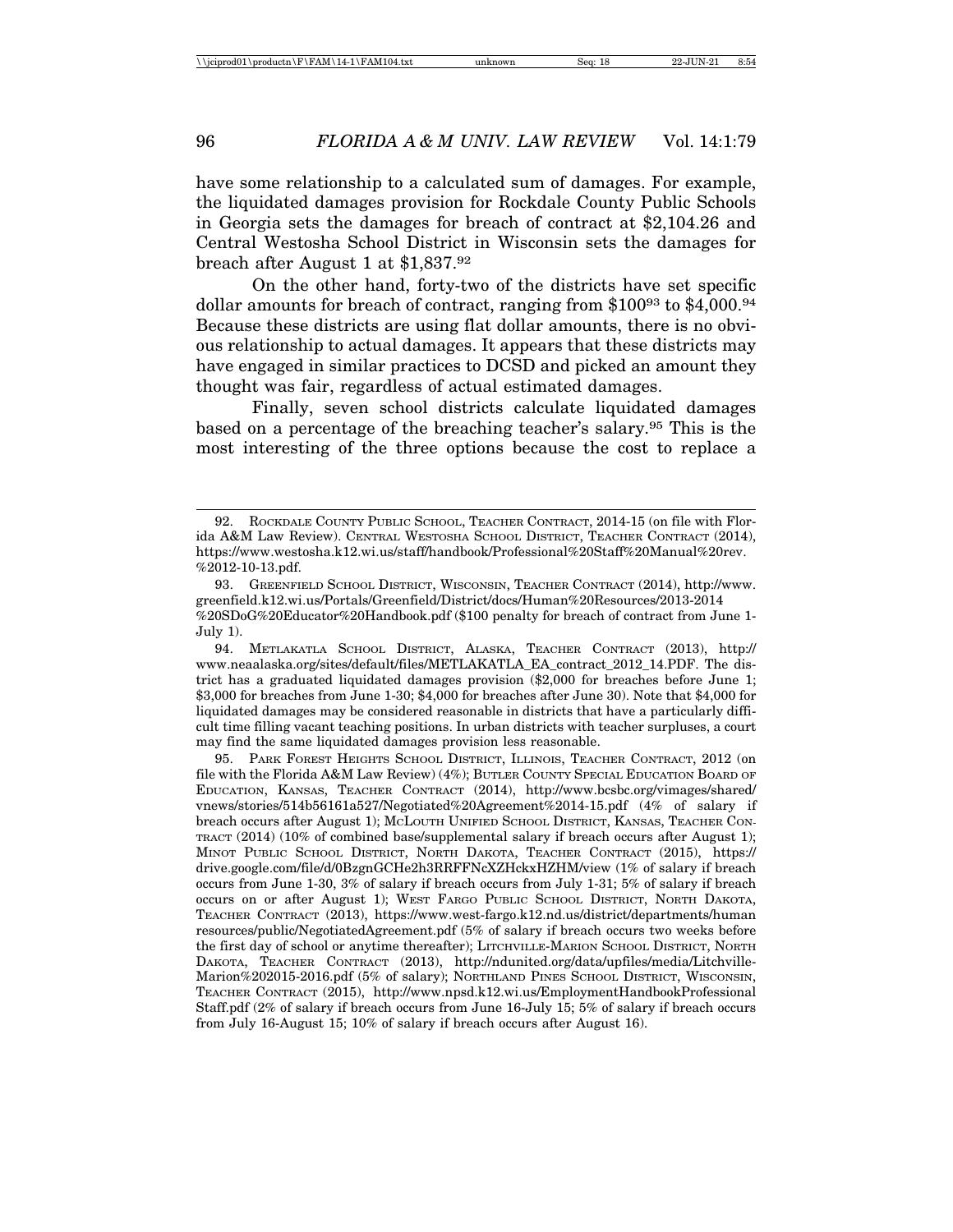teacher would not necessarily have any direct relationship to his or her salary.

Furthermore, a majority of districts used a graduated liquidated damages provision. In other words, the damages for breach of contract increased over time, as the new school year became more imminent. Only fifteen of the fifty school districts had one set amount or rate that applied regardless of when the breach occurred. This supports the argument that damages occur and the likelihood of damages increases as it gets closer to the new school year because the most experienced and highly sought-after teachers have already accepted positions with other school districts earlier in the summer.

### *B. Timing*

Of the districts reviewed, 60% do not attempt to enforce the liquidated damages provisions contained within their teaching contracts for those breaches that occurred prior to June 1. Specifically, two districts in Wisconsin state that liquidated damages should not be enforced against teachers requesting a release from their next contract before the end of the current school year.<sup>96</sup>

On the other hand, 38% enforce the liquated damages provisions contained within their teaching contracts for breaches occurring before June 1 (or did not specify particular dates of application).<sup>97</sup> Whereas three school districts (6%) determine the amount of liquidated damages at the time of breach to be assessed at the sole discretion of the school board and calculated damages based on the timing of the breach.98

<sup>96.</sup> This date will change from year to year based on the school schedule. *See Collective Bargaining Agreement,* MADISON TCHRS INC. (2014), http://www.madisonteachers.org/wpcontent/uploads/2015/02/Teacher\_CBA\_2014\_15.pdf; *Professional Employee Handbook*, SCH. DIST. OF RHINELANDER, http://www.rhinelander.k12.wi.us/district/ProfessionalEmployeeHandbook.pdf (last updated July 16, 2018).

<sup>97.</sup> UNIFIED SCHOOL DISTRICT #440, KANSAS, TEACHER CONTRACT (2014), http://usd 440.com/files/4214/2340/6429/NA2015.pdf (It allows for the collection of liquidated damages from 14 days after the contract execution date. Depending on when the contract is signed, this may be before or after June 1.).

<sup>98.</sup> KANSAS CITY BOARD OF EDUCATION, KANSAS, TEACHER CONTRACT (2011), http:// www.kansasopengov.org/Portals/20/Kansas%20City%20teachers\_negotiated\_agreement.pdf; MANDAN PUBLIC SCHOOLS, NORTH DAKOTA, TEACHER CONTRACT (2012), http:// www.mandan.k12.nd.us/employees/include/pdf/resourcelinks/TeacherHB.pdf; MUKWONAGO AREA SCHOOL DISTRICT, WISCONSIN, TEACHER CONTRACT (2012), http://www.masd.k12.wi.us/ district/forms/HBook-PartIITeaching032612.pdf.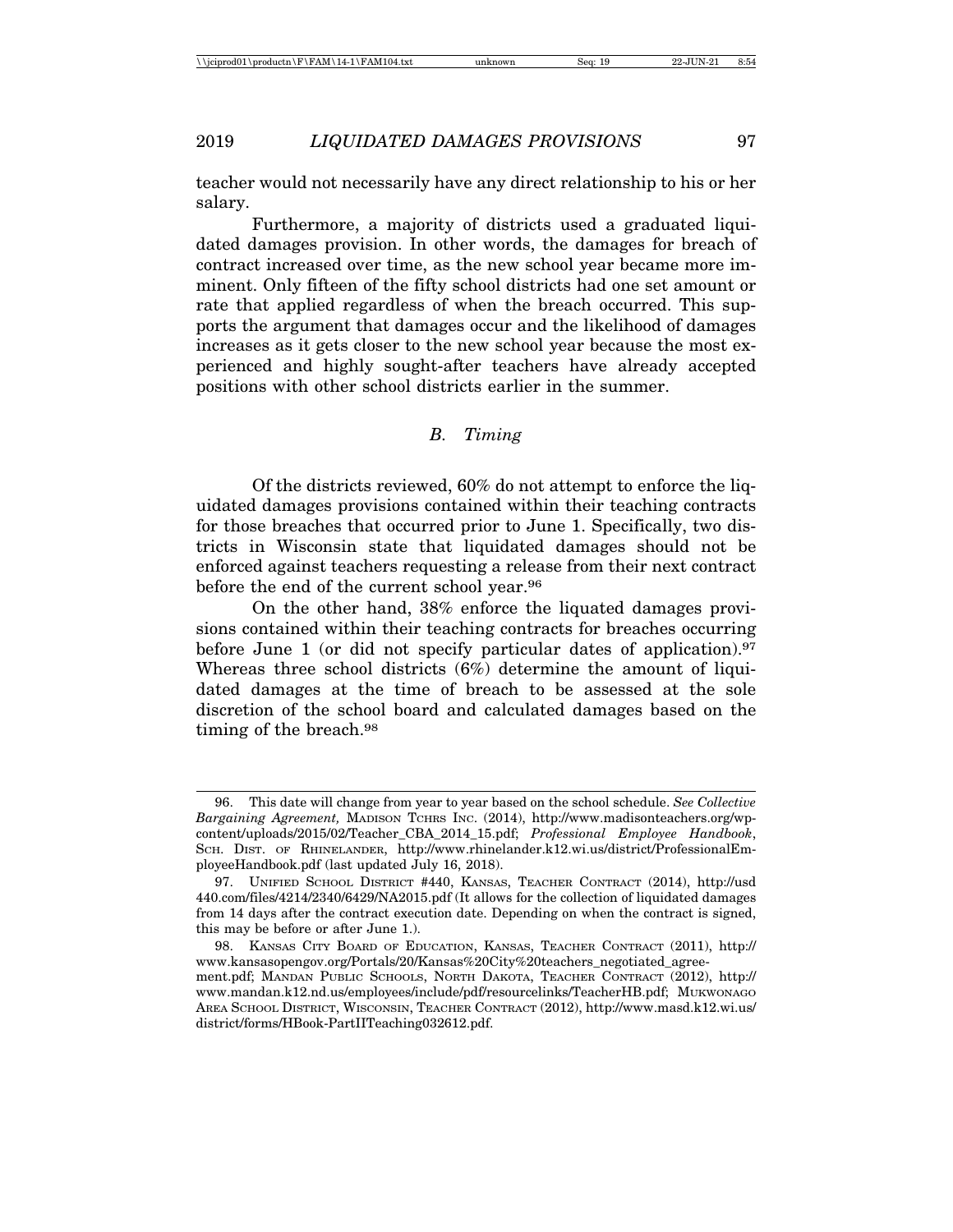#### IV. IMPLICATIONS FOR PRACTICE

While liquidated damages provisions have been used in teacher contracts for decades, they have become increasingly popular as of late. In a policy environment where teachers are "continually denigrated by prominent politicians, conservative critics, and the mainstream media,"99 school districts and administrators must work with teachers to create collaborative learning and working environments. Each of these stakeholders are working towards the same goal – improving educational experiences for students.

Thus, districts should take measures to ensure that at the start of each school year all classes are led by highly qualified teachers. This can be done without alienating teachers through the imposition of liquidated damages provisions. The litigation against DCSD should serve as a lesson for school districts and school boards moving forward. In particular, districts should be cognizant of how and when to apply liquidated damages, so that they compensate school districts only for damages associated with last-minute resignations and do not penalize teachers.

The increased inclusion of liquidated damages provisions in teacher contracts is not an isolated issue. Over the last decade, there has been a dramatic shift in teacher employment rights, including teacher due process rights and teacher evaluation mechanisms, all under the auspices of accountability.100 Concurrently, many school districts are facing teacher shortages and challenges with teacher recruitment and retention.101 Additionally, as was the case in Georgia, many states also face inter-district funding disparities that make it even more difficult for low-income districts to attract and retain highly qualified teachers.102 Administrators and policymakers should consider these issues in making all teacher employment decisions.

101. *See* Thomsen, *supra* note 100.

<sup>99.</sup> JOHN SMYTH, BARRY DOWN, & PETER MCINERNEY, 'HANGING IN WITH KIDS' IN TOUGH TIMES: ENGAGEMENT IN CONTEXTS OF EDUCATIONAL DISADVANTAGE IN RELATIONAL SCHOOL 172 (2010).

<sup>100.</sup> Jennifer Thomsen, *A Closer Look: Teacher Evaluations and Tenure Decisions*, EDUC. COMM'N OF THE STATES (May 2014), https://files.eric.ed.gov/fulltext/ED561923.pdf (summarizing key trends in tenure decisions); *see generally* Ann E. Blankenship, *Teacher Tenure: The Times They Are a Changin'*, 1 EDUC. L. & POL'Y REV. 193 (2014).

<sup>102.</sup> *In Most States, Poorest Districts Get Less Funding*, U.S.NEWS, https:// www.usnews.com/news/best-states/articles/2018-02-27/in-most-states-poorest-school-districts-get-less-funding (last visited Dec. 28, 2020).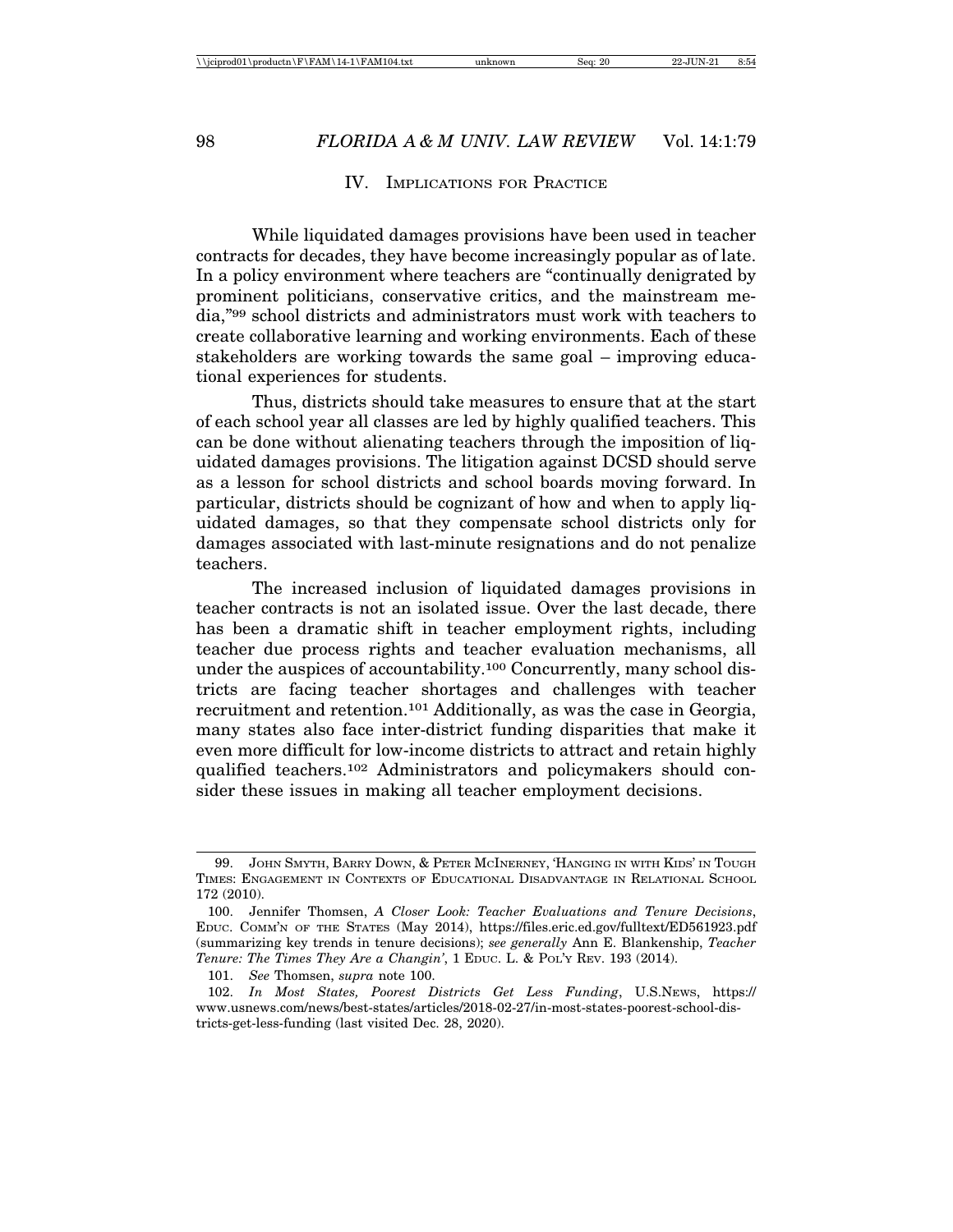#### *A. Teacher Recruitment and Retention*

Recent empirical evidence suggests that low job satisfaction plays a big part in current teacher shortages and high rates of teacher attrition.103 This is particularly challenging in urban school districts where students need the most support.<sup>104</sup> Many teachers are forced out of the profession by policies and practices that make them feel undervalued.105 Furthermore, "though the revolving door in urban schools has most frequently and consistently been turning as new teachers leave, experienced educators are becoming increasingly frustrated with the state of teaching and [are likely to continue] leaving at rapid rates if the situation is not remedied."106

Decision-makers at the state and district level must look beyond the needs of students and parents and consider the needs of teachers when crafting and implementing education policy to retain high-quality teachers.<sup>107</sup> Evidence indicates that although teachers would value higher salaries, they rate "[desire] for autonomy in their curriculum, more and better resources, respect for the profession and their time, less bureaucracy and paperwork, and more administrative support" even higher.<sup>108</sup> Therefore, to retain greater numbers of highly qualified teachers, policymakers and district officials must consider the teachers' perspective when deciding to include a liquidated damages provision in teacher contracts.

DCSD adopted a liquidated damages policy after an unexpectedly high number of teachers requested release from their 2013-2014 teaching contracts.109 Caught off guard, DCSD granted a majority of the requests but did not adequately address the remaining teachers.

<sup>103.</sup> Alyssa Hadley Dunn, *The Courage to Leave: Wrestling with the Decision to Leave Teaching in Uncertain Times*, 47 URB. REV. 84, 86 (2015); *see also* Richard M. Ingersoll, *Is There Really a Teacher Shortage?*, CTR. FOR THE STUDY OF TEACHING AND POL'Y (Sept. 2003), https://repository.upenn.edu/cgi/viewcontent.cgi?article=1133&context=GSe\_pubs; Richard Ingersoll & Henry May, *Recruitment, Retention and the Minority Teacher Shortage*, CON-SORTIUM FOR POL'Y RES. & EDUC. (Sept. 2011), https://www.cpre.org/sites/default/files/ researchreport/1221\_minorityteachershortagereportrr69septfinal.pdf.

<sup>104.</sup> Ingersoll & May, *supra* note 103, at 13.

<sup>105.</sup> Dunn, *supra* note 103, at 94.

<sup>106.</sup> Dunn, *supra* note 103, at 101.

<sup>107.</sup> Dunn, *supra* note 103, at 101.

<sup>108.</sup> Dunn, *supra* note 103, at 86; *see also* Doris A. Santoro, *Good Teaching in Difficult Times: Demoralization in the Pursuit of Good Work*, 118 AM. J. OF EDUC. 6 (2011); Marie Byrd-Blake et al., *Morale of Teachers in High Poverty Schools: A Post-NCLB Mixed Methods Analysis*, 42 EDUC. & URB. SOC'Y 450 (2010).

<sup>109.</sup> *See Dekalb Cty. Sch. Dist. Work Session, supra* note 1, at 4 (statement of Dr. Ward-Smith, Chief Human Resources Officer for DCSD).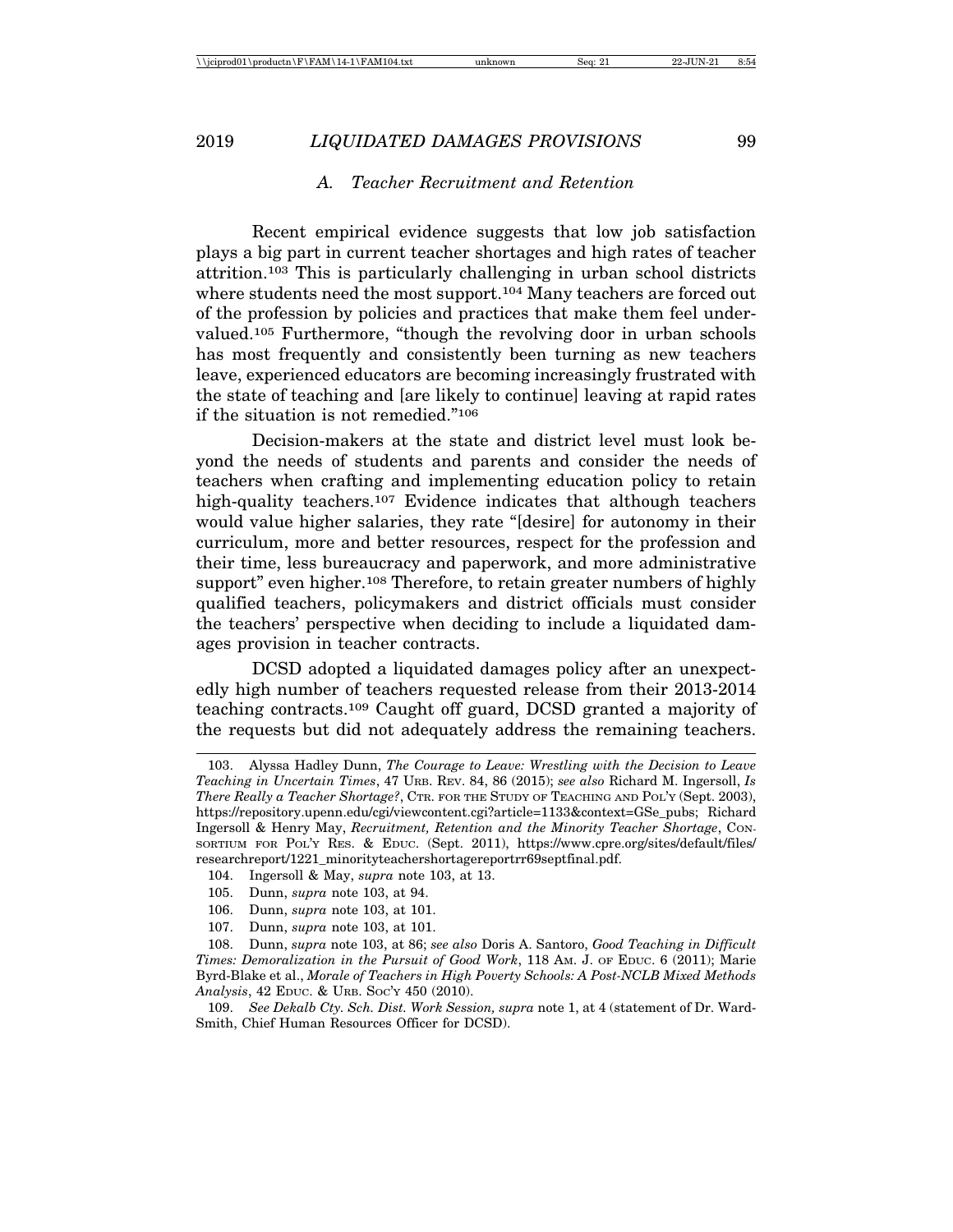The District simply denied teachers' requests for release and expected them to report to work on the first day of school.110 It is no surprise that they started the school year with teachers absent from approximately fifty classrooms. As such, DCSD hoped that the inclusion of a liquidated damages provision, threats of PSC sanctions, and an early contract date would keep highly qualified teachers within the district. DCSD enforced the liquidated damages against teachers even when they were requesting release from their contract before the end of the current school year, while the District was still engaged in the process of filling its other vacancies, and months before the new school year began. In light of the foregoing, DCSD essentially tried to trap teachers in their current positions. This goes well beyond the stated intent and function of a liquidated damages provision and creates a hostile and untrusting employment relationship.

If districts opt to include a liquidated damages provision in their teacher contracts, they must consider the date beyond which a teacher's resignation would result in actual damages. Applying liquidated damages so early in the hiring season, particularly when contracts are issued much earlier than other districts, may cause resentment among teachers. Ultimately, this will hurt a districts' ability to retain experienced teachers and hinder the recruitment of new teachers, potentially resulting in high-cost litigation.

## *B. Funding Disparities*

Our schools are more segregated today than they were in the 1960s.111 Even though the number of Black and Latino students are increasing, these students are generally educated in highly segregated schools as a result of current housing and employment options.112 This racial and economic segregation produces underfunded school districts, even with higher property tax rates.<sup>113</sup> Experienced and highly qualified teachers often avoid or leave these school districts for districts that pay higher salaries, provide greater benefits, and have fewer chal-

<sup>110.</sup> *Id.* at 4:20-4:21.

<sup>111.</sup> Rachel R. Ostrander, *School Funding: Inequality in District Funding and the Disparate Impact on Urban and Migrant School Children*, 2015 B.Y.U. EDUC. & L.J. 271, 272 (2015); *see also* Gary Orfield & Chungmei Lee, *Historic Reversals, Accelerating Resegregation, and the Need for New Integration Strategies*, CIVIL RTS. PROJECT PROYECTO DERECHOS CIVILES 4 (Aug. 2007), https://civilrightsproject.ucla.edu/research/k-12-education/integration-and-diversity/historic-reversals-accelerating-resegregation-and-the-need-for-newintegration-strategies-1/orfield-historic-reversals-accelerating.pdf.

<sup>112.</sup> Ostrander, *supra* note 111, at 272.

<sup>113.</sup> *See, e.g*., San Antonio Indep. Sch. Dist. v. Rodriguez, 411 U.S. 1 (1972).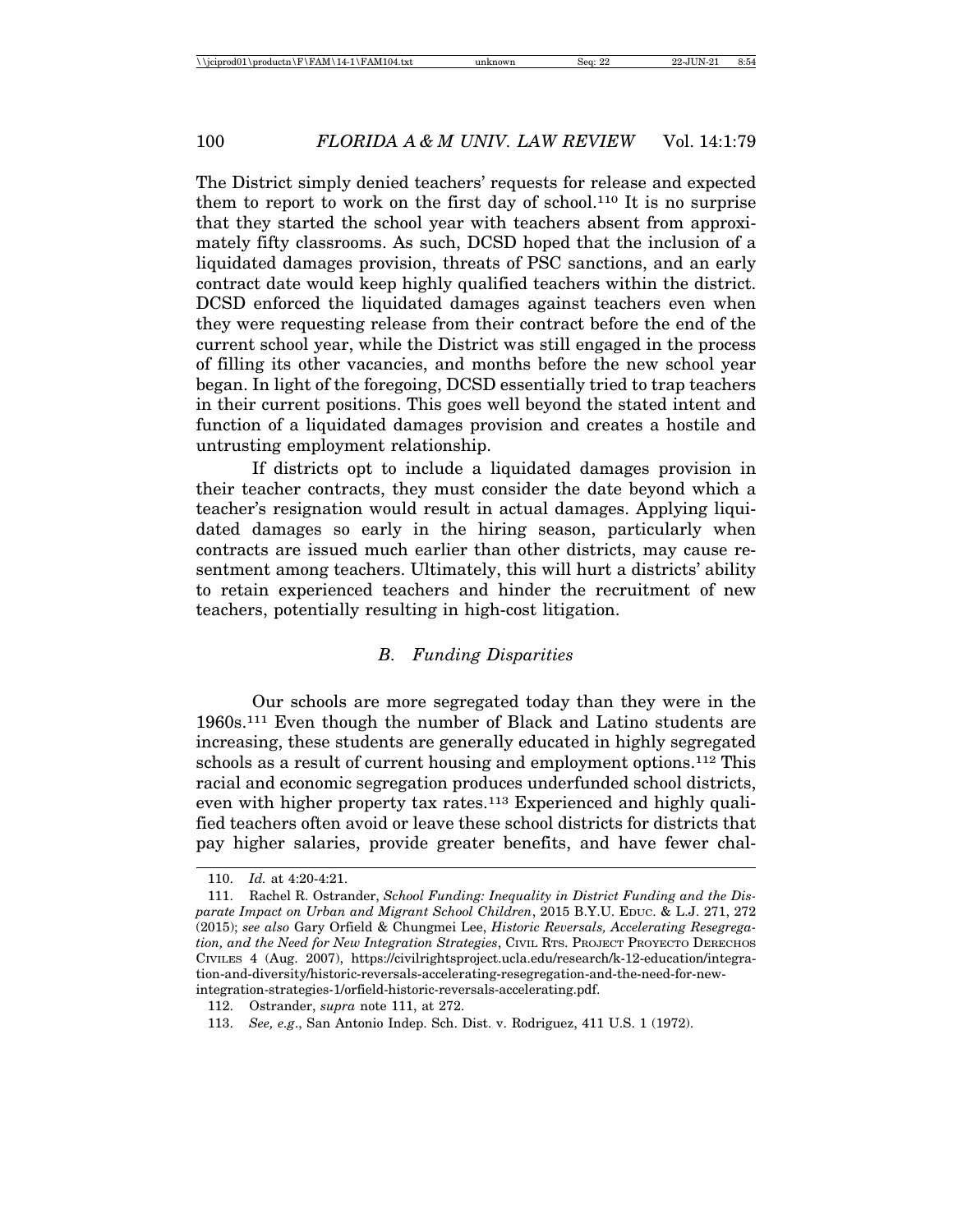lenges.114 This situation creates a self-perpetuating cycle where "the problem of funding disparity grows, so does th[e] unequal distribution of resources in schools, raising the question of whether children are being adequately educated."115 Without a more equal distribution of resources and qualified teachers, low-income districts will continue to suffer.

DeKalb County, Georgia is a large county of nearly 800,000 residents.116 Nineteen percent of its population falls below the poverty level, which is above the Georgia state average of 18.2% and DeKalb's neighboring counties Fulton  $(17.6\%)^{117}$  and Gwinnett  $(13.9\%)^{118}$  Following the financial crisis of 2008, like many school districts, DCSD had to cut costs where it could. In addition to lower base salaries, DCSD teachers have also been faced with unpaid furlough days, further reducing teachers' actual take-home pay. Consequently, DCSD has had a hard time retaining its teaching staff. However, as indicated above, a higher salary is not necessarily the top priority for most teachers. Instead, having administrative support and being respected as professionals rank high on teachers' list of professional needs.119

Given these particular challenges, low-income districts like DCSD may want to consider ways to improve the teaching experience in their districts to retain quality teachers and recruit new teachers. While all districts should work towards positive, respectful working environments, this is especially important in districts that cannot afford to pay top-dollar for teacher salaries. Creating that environment starts with building a collaborative relationship between teachers and administrations, built on trust and respect. Efforts to trap teachers in a particular job or positions by threats of liquidated damages provisions or sanctions will only serve to further alienate teachers from the district administration and the collaborative learning community. Therefore, low-income districts may want to be particularly careful about how and when to implement liquidated damages provisions, be-

<sup>114.</sup> Linda Darling-Hammond, *Keeping Good Teachers: Why It Matters and What Leaders Can Do*, 60 EDUC. LEADERSHIP 6, (2003); Kacey Guin, *Chronic Teacher Turnover in Urban Elementary Schools*, 12(42) EDUC. POL'Y ANALYSIS ARCHIVES 1 (2004); Eliah Watlington, Robert Shockley, Paul Guglielmino, & Rivka Felsher, *The High Cost of Leaving: An Analysis of the Cost of Teacher Turnover*, 36 J. OF EDUC. FIN. 22 (2010).

<sup>115.</sup> Ostrander, *supra* note 111, at 272.

<sup>116.</sup> *DeKalb County Quick Facts*, U.S. CENSUS BUREAU, https://www.census.gov/ quickfacts/dekalbcountygeorgia (last visited Dec. 29, 2020).

<sup>117.</sup> *Fulton County Quick Facts*, U.S. CENSUS BUREAU, https://www.census.gov/quick facts/fultoncountygeorgia (last visited Dec. 29, 2020).

<sup>118.</sup> *Gwinnett County Quick Facts*, U.S. CENSUS BUREAU, https://www.census.gov/quick facts/gwinnettcountygeorgia (last visited Dec. 29, 2020).

<sup>119.</sup> Dunn, *supra* note 103, at 101.